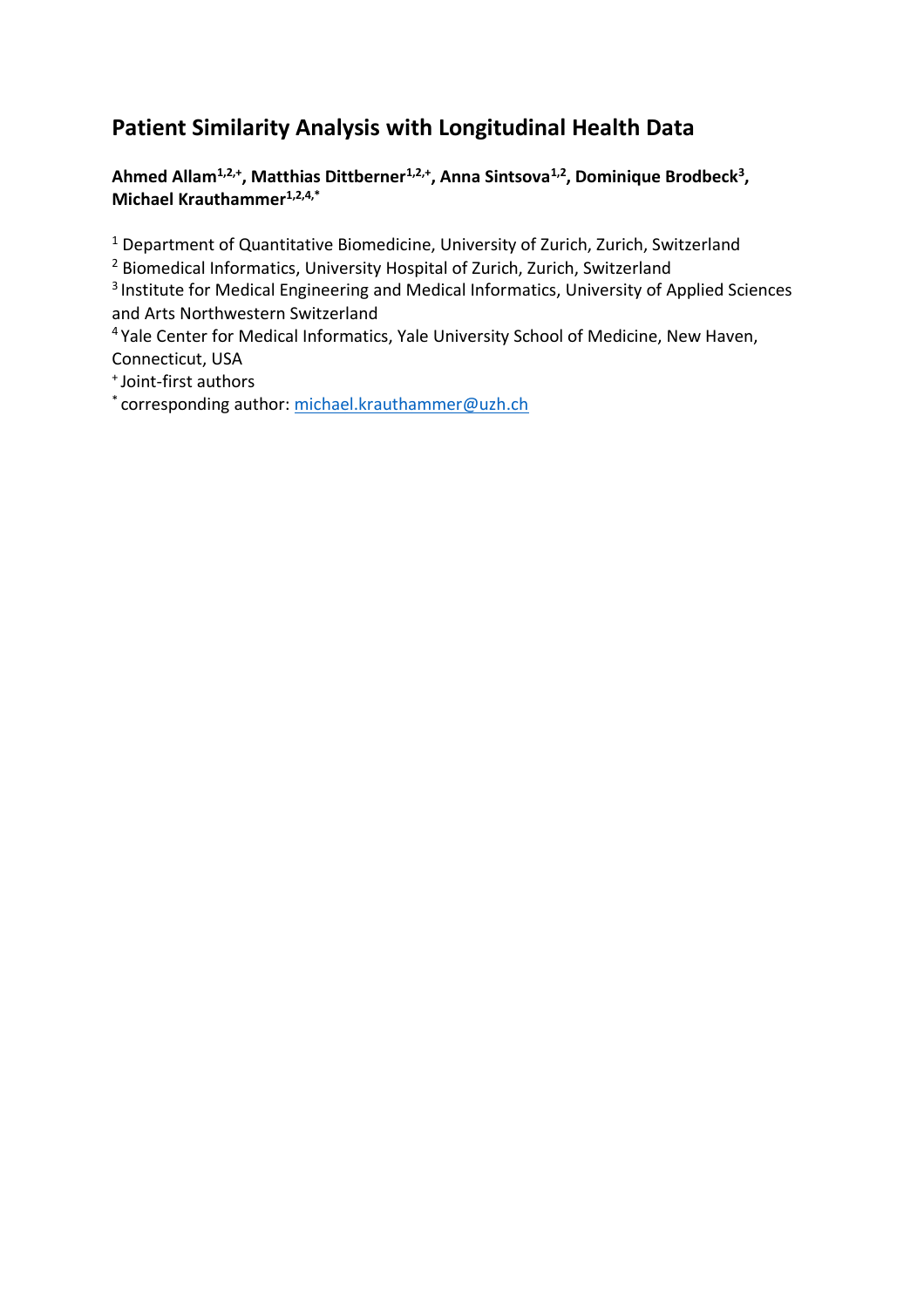#### **Abstract**

Healthcare professionals have long envisioned using the enormous processing powers of computers to discover new facts and medical knowledge locked inside electronic health records. These vast medical archives contain time-resolved information about medical visits, tests and procedures, as well as outcomes, which together form individual patient journeys. By assessing the similarities among these journeys, it is possible to uncover clusters of common disease trajectories with shared health outcomes. The assignment of patient journeys to specific clusters may in turn serve as the basis for personalized outcome prediction and treatment selection. This procedure is a non-trivial computational problem, as it requires the comparison of patient data with multi-dimensional and multi-modal features that are captured at different times and resolutions**.** In this review, we provide a comprehensive overview of the tools and methods that are used in patient similarity analysis with longitudinal data and discuss its potential for improving clinical decision making.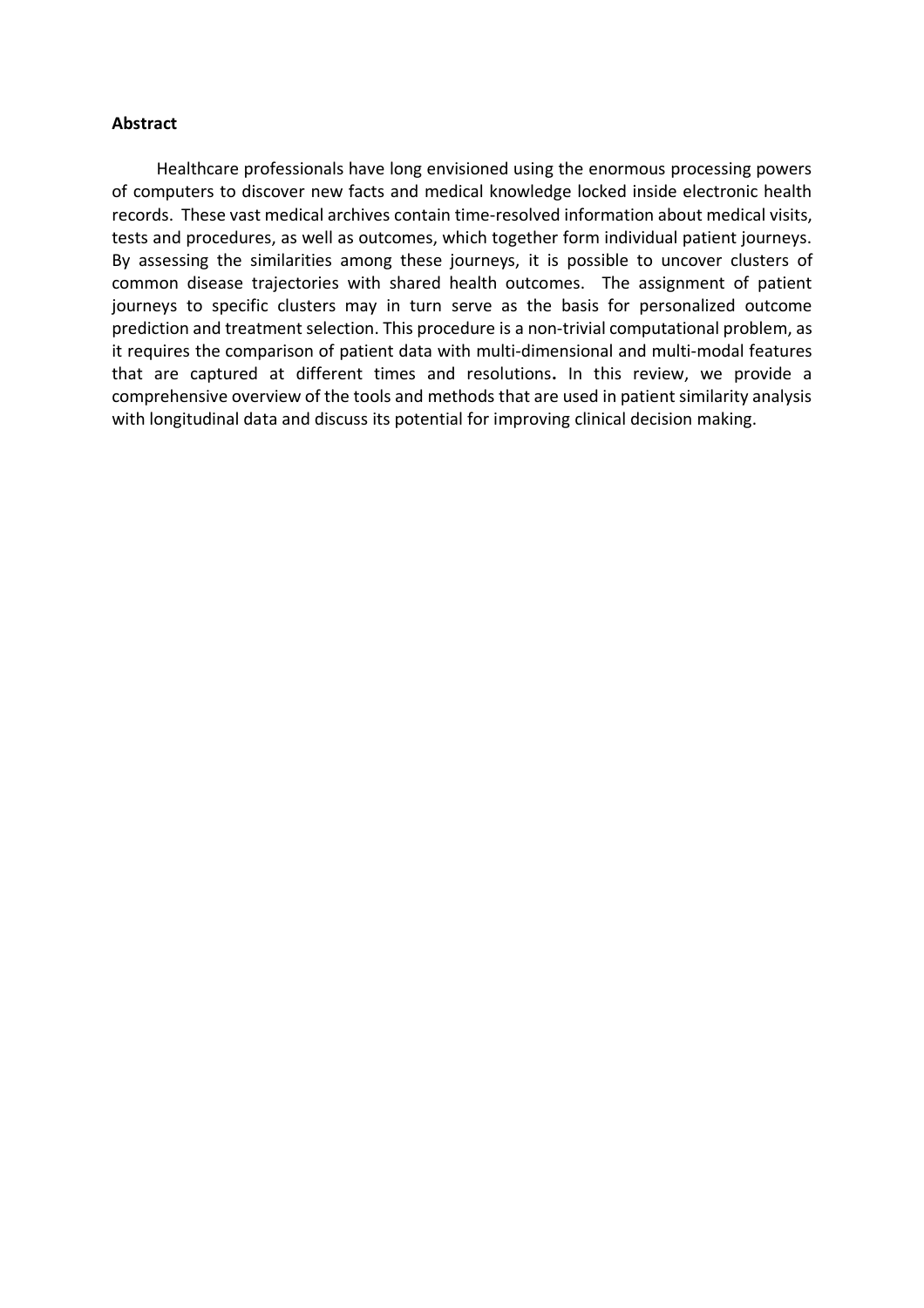# 1 Introduction

Driven by the expansion of health services and the broad introduction of the Electronic Health Records (EHRs) in the last decades, there has been a massive increase in the amount of available digital medical data. The volume of data was estimated to be 153 Exabytes ( $10^{18}$ ) bytes) in 2013 and projected to reach 2,314 Exabytes in 2020<sup>1</sup>, or in other words, roughly 300 Gigabytes per person on average. These data, which are currently underutilized, are a promising and abundant resource for uncovering new medical knowledge that could potentially improve patient health outcomes.

For the last three decades, medical professionals have turned to randomized controlled trials (RCTs) as the most reliable source of clinical evidence. While RCTs remain the cornerstone of medical decision making, there is increasing consensus that the vast EHR data repositories and the medical knowledge generated from them should also be regarded as a complementary source of clinical evidence<sup>2,3</sup>. These efforts are part of what is now called the learning health care system<sup>4</sup>, which searches for clinical evidence in real world data by identifying novel correlations or adjusting known ones. Newly discovered clinical signals from data-driven analysis can then be validated using RCT standards.

While RCTs usually look at 2 or 3 timepoints, the increased availability of longitudinal health data is making it possible to learn from a complete patient journey (i.e. a chronological record of medical visits, symptoms, tests, procedures and outcomes). Using these data, patient similarity analysis aims to classify patients into medically relevant clusters in order to gain insight into underlying disease mechanisms and facilitate precision medicine. Specifically, this clustering of patient journeys can identify common (as well as previously unrecognized) disease trajectories that lead to a specific outcome. Moreover, in precision medicine, patient similarity analysis can be used to improve patient outcome prediction. This is based on the idea that outcome prediction models trained on data from patients similar to the index patient are more accurate than those trained on all available data. Both of these applications of patient similarity analysis are likely to contribute to clinical decision making in the future.

Medical data are often innately noisy and irregular with high rates of missing data, which makes comparison of patient journeys a difficult undertaking. Here we present a systematic review of papers that use patient similarity analysis to derive novel clinical insights from historically collected longitudinal health data such as EHRs or high-resolution Intensive Care Unit (ICU) data. We highlight the methods used in patient similarity analysis with regards to (1) Data abstraction methods, (2) Similarity metrics used, and (3) Algorithms applied across different application domains. Our investigations go beyond existing reviews that are focused on the overall opportunities, challenges, and the use of machine learning (i.e. specifically deep learning) in medicine (beyond the scope of current work)<sup>5-10</sup>, or specific aspects of either longitudinal data analysis or patient similarity analysis $^{11-13}$ .

## 2 Methods

We conducted a systematic literature review of prior work discussing patient similarity analysis of patient journeys. We used combination of relevant keywords to search IEEE Xplore, ACM Digital Library, arXiv, and PubMed for studies that were focused on the analysis of patients' longitudinal data (i.e. patient journeys) and included the notion of "similarity/dissimilarity", "matching", and similar terms (list of exact keywords used is found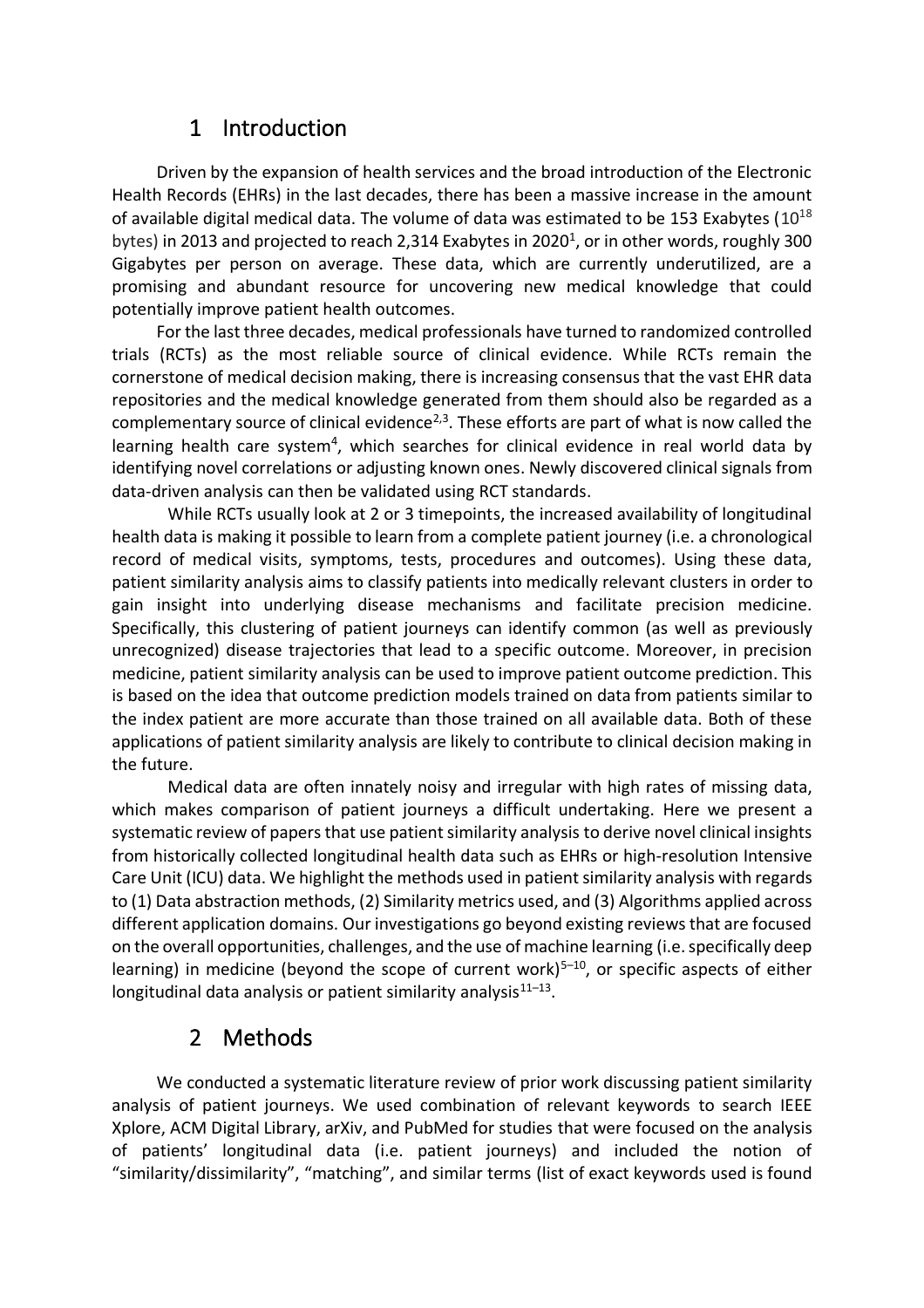in Supplementary S1). Figure 1 depicts the literature selection workflow. Our search strategy identified 125 papers discussing patient similarity assessment in longitudinal health data between the years 1995 and 2019. While there was an increase in papers over the years, studies on personalized predictions showed the biggest growth (Figure 2). In Supplementary S2, we provide a breakdown of each paper according to specific application area, used methods and dataset sources, as well as the chosen outcome and evaluation metric.



Figure 1. Literature selection workflow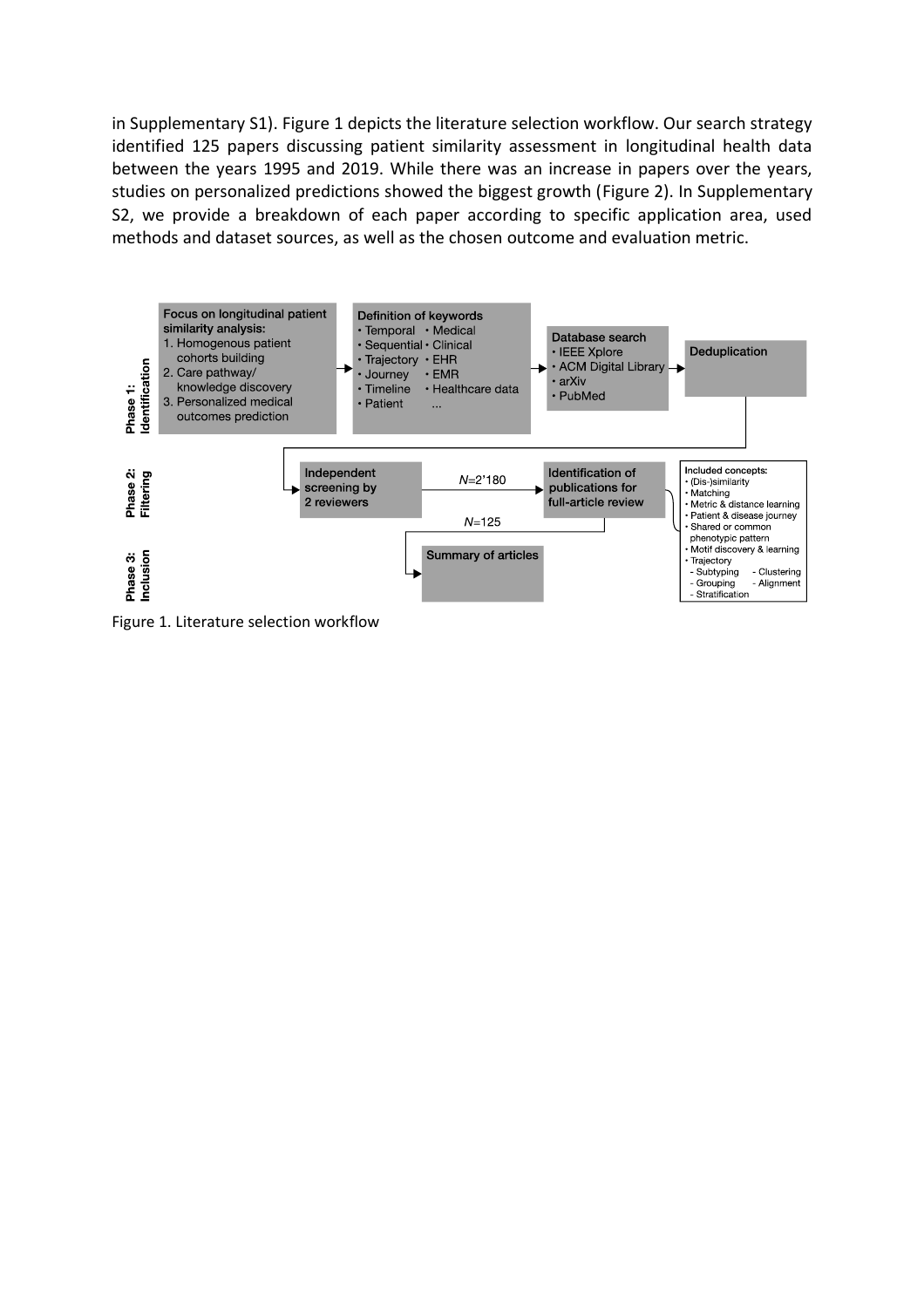

Figure 2. Progression of research on patient similarity assessment with longitudinal health data

## 3. Results

*Basic workflow:* The reviewed papers reveal a prototypical workflow for patient similarity assessment (Figure 3). At forefront is the need to perform **data abstraction** (see section 3.1) for reducing the complexity of patient journeys (i.e. abstracting the timeline into vectorial representations). Using this abstraction, we can either explicitly define a **similarity metric** (see section 3.2) for the grouping of journeys (using distance measures such as Euclidean distance and/or dynamic time warping, sequence alignment and distance metric learning), or apply **algorithms** (see section 3.3) that implicitly incorporate similarity (i.e. kernel methods, gaussian processes) for use in various application domains.

*Application domains*: Moreover, we can categorize the identified application domains into three high-level categories - **cohort building**, **pathway discovery**, and **personalized outcome prediction** (Figure 3, bottom). Assembling patient journeys into personalized cohorts based on similarity to an index patient minimizes the bias and is the basis for both the grouping of journeys into common pathways (for the discovery of latent disease state, endotypes or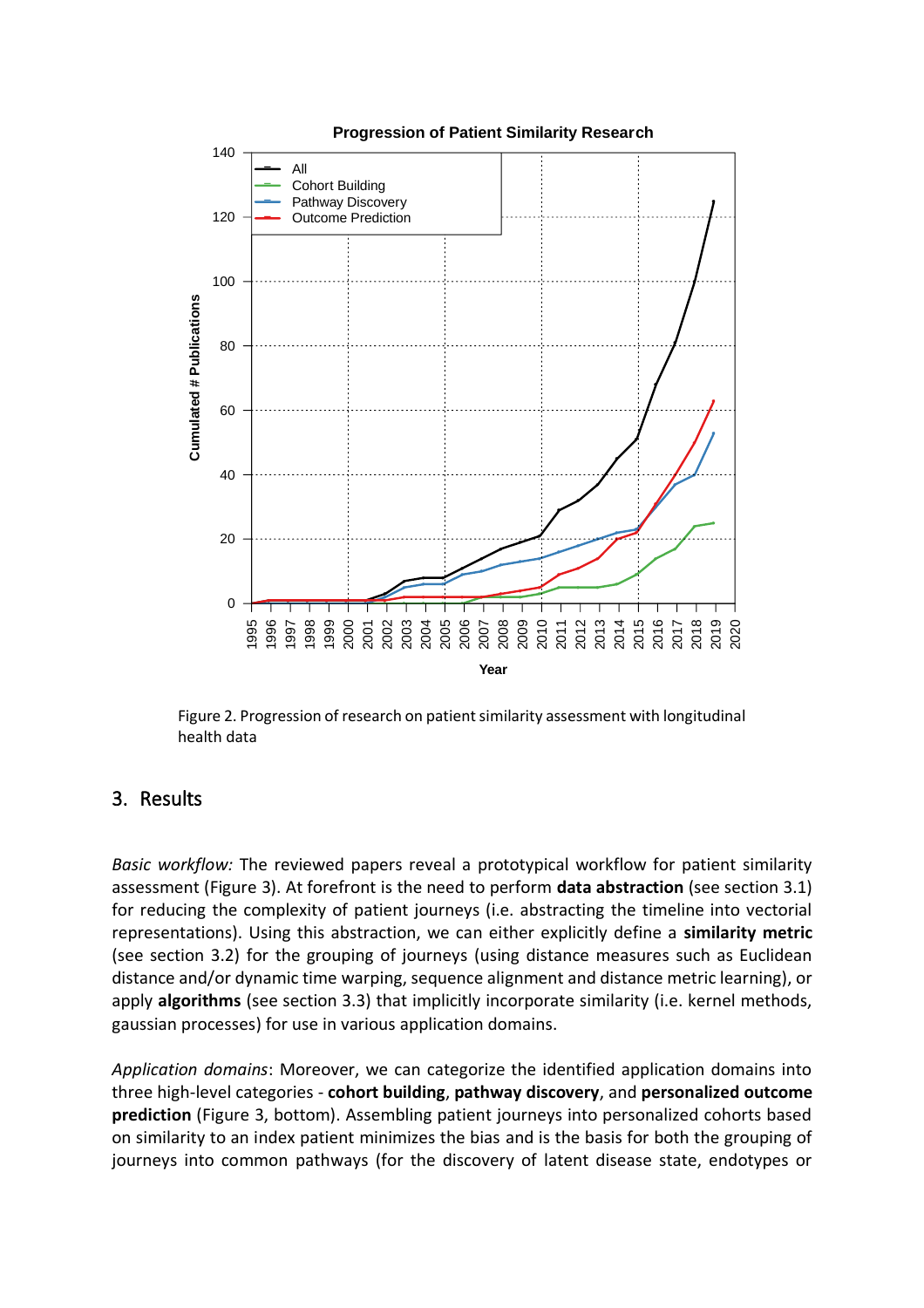typical care patterns) and personalized outcome prediction (for learning about treatment options that worked for a majority of patients in a cohort).

*Data Sources:* Commonly used datasets reported in the reviewed papers were based on longitudinal EHR data as in<sup>14–19</sup>, ICU data<sup>20–28</sup>, claims/administrative<sup>20,29</sup> and registry data<sup>30</sup>. Moreover, multiple studies used freely accessible datasets such as MIMIC II and  $III^{31}$ , Alzheimer's Disease Neuroimaging Initiative (ADNI)<sup>32</sup>, eICU-CRD (critical care database)<sup>33</sup>, challenge datasets such as Parkinson's Progression Makers Initiative (PPMI) challenge<sup>34</sup>, PhysioNet computing cardiology challenge<sup>35</sup>, TREC Medical Track collection data<sup>36</sup>, ECML/PKDD discovery challenge<sup>37</sup>, UCI benchmark data<sup>38</sup> and other miscellaneous datasets<sup>39-</sup> 41 .

*Evaluation Metrics:* Papers that focused on outcome-related tasks predominantly presented results using the Area Under the Receiver Operating Characteristic curve (AUROC), Fmeasure, precision, recall, accuracy, root mean squared error and Matthews Correlation Coefficient. Papers focusing on similar patients' retrieval included precision/recall/specificity@k metric, normalized discounted cumulative gain (NDCG). Papers focusing on clustering approaches used Purity, Mutual Information, Rand Index, Silhouette analysis, significance testing and distribution analysis of dominant features in identified clusters. Qualitative analysis was also used. Here authors and/or physicians commented on the obtained results and qualitatively contrasted the findings to what is known in the literature.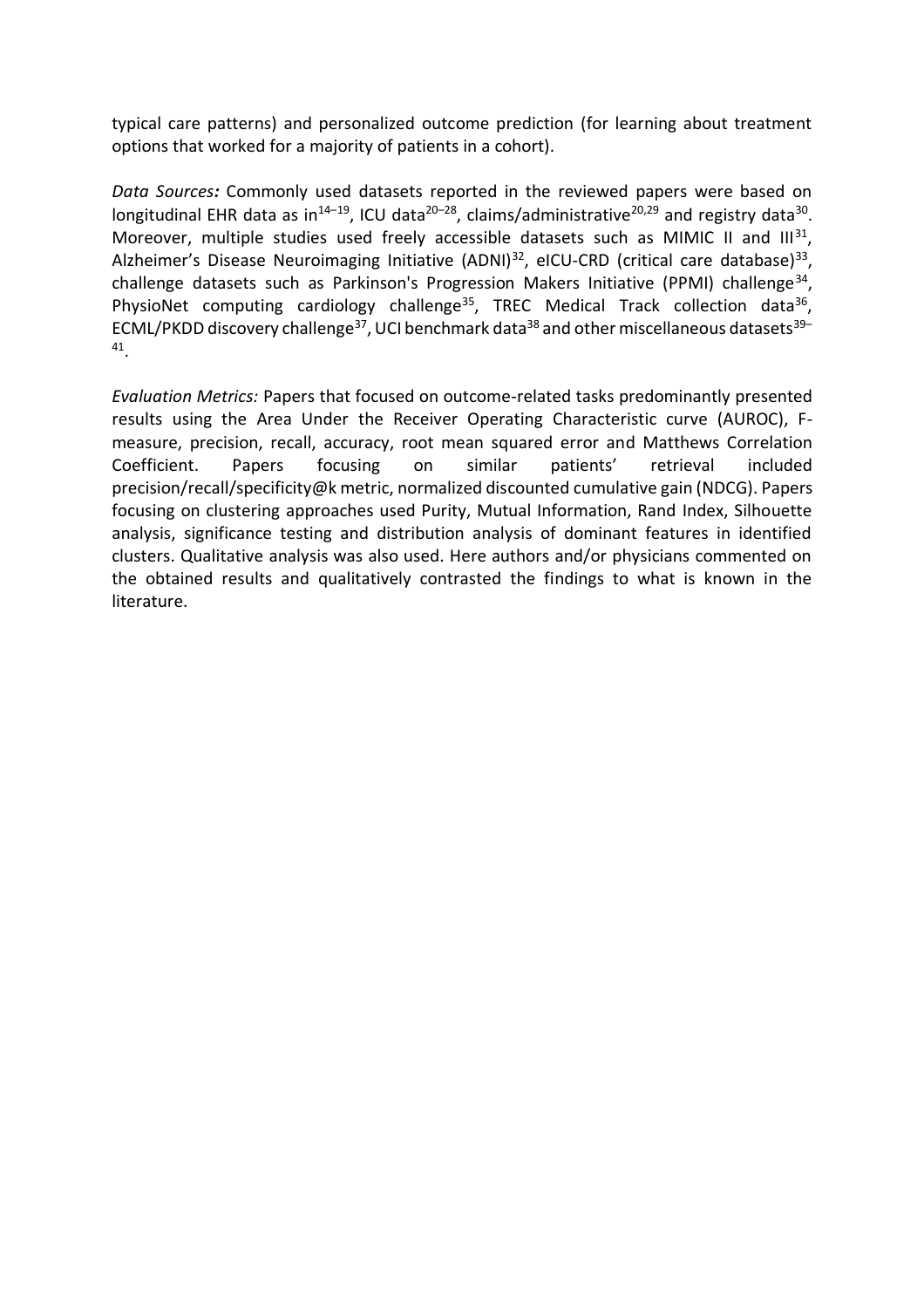# Patient Similarity Analysis



Figure 3. Basic processing schema (top, grey boxes) and application domains (bottom) for patient similarity analysis with longitudinal health data.

## 3.1 Data Abstraction

Patient data is described by high-dimensional features, where each feature is captured at different times and resolutions, and with different levels of completeness. This results in noisy and irregular data with high rate of missing values. Hence, there is no one-to-one correspondence between patient features, making straightforward assessment of similarity between patients a difficult task. Consequently, the use of **data abstraction**, in which the patient data are transformed into a possibly lower-dimensional and non-sparse representation, is a promising way for proper journey comparison. Below we describe data abstraction methods that have been successfully applied to either EHR or high-throughput ICU streaming data. While many temporal abstraction methods have been applied, recent research has focused on using neural networks to automatically learn the best data representation.

### **Symbolic Temporal Abstraction**

Symbolic temporal abstraction is the process of transforming the raw time-based measurements into interval-based abstraction focused on symbolic representation. This can be a powerful way to represent irregular EHR data. These interval-based representations are known as time interval related patterns (TIRPs). In the context of patient similarity analysis, this transformation can be done using (1) pre-specified thresholds on the measured variable or binning approaches, or (2) statistical algorithms such as symbolic aggregate approximation  $(SAX)^{42}$ .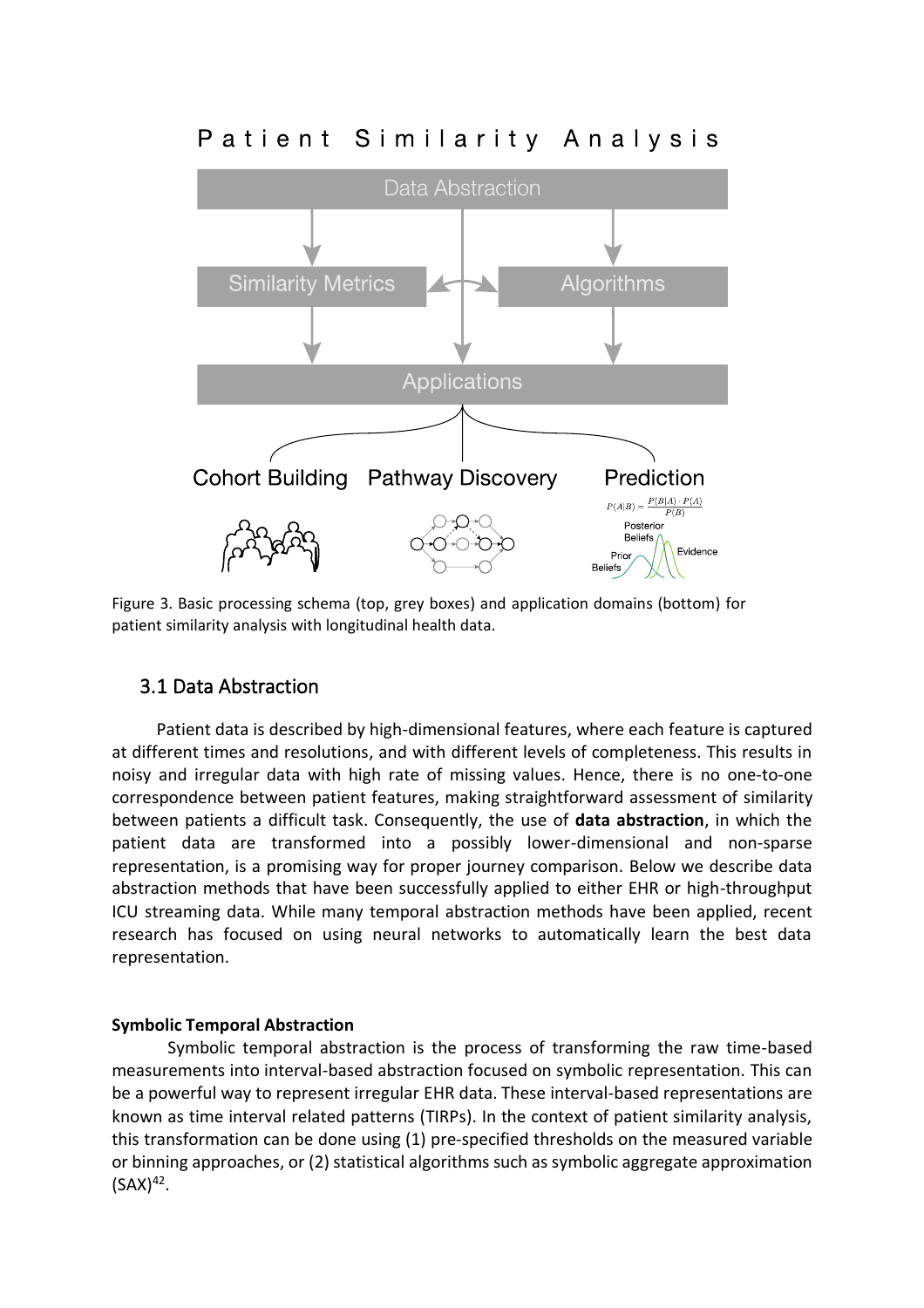*Thresholding*: As one example, Moskovitch et al.<sup>42</sup> constructed TIRPs by mapping the raw time-stamped medical data into conceptual representations ("HbA1c increasing", "stable diabetes medication dose", *etc*.). The authors enumerated and considered TIRPs that have frequency above a given support threshold using modified version of Allen's relations (i.e. before, meets, overlaps, finish-by, contain, start-by, equal and their inverse). The algorithm was tested using medical records from diabetic patients collected over a five years timespan. They discovered frequent TIRPs that identified clusters of patients with similar temporal relations among different variables. Further work $41$  showed that increasing the minimal support (i.e. minimum threshold) led to higher consistency of the discovered TIRPs, as did the use of a Semantic Adjacency Criterion (SAC) as a formal defined constraint. Moskovitch and colleagues<sup>43,44 45</sup> then also applied this technique for outcome prediction. Using eight cohorts of patients derived from the New York-Presbyterian/Columbia University Medical Center Clinical Data Warehouse, the authors used their framework to predict eight commonly performed clinical procedures targeting different organ systems. The authors showed that training a model using the detected TIRPS outperformed non-temporal models incorporating symbolic representation or TIRPS with Boolean representations of patients' timelines.

Bonomi et al.<sup>28</sup> built on the TIRPs concept, proposing a similarity measure that takes into account noise in the TIRP representation at both the value and temporal relations level. Applying their work on MIMIC-III dataset, the authors constructed time interval sequences consisting of diagnosis codes, procedures and prescriptions associated to each patient's admission. Given two TIRPS the similarity between them was measured using Hamming distance for both the values and the relations. The authors give examples of real-world TIRPs and their distances, however further work is needed to evaluate the performance of this methodology.

*Symbolic Aggregate Approximation (SAX)*: SAX converts the numerical form of time series into a sequence of discrete symbols (SAX words) according to pre-specified mapping rules. Lin and Li<sup>46</sup> used SAX to convert medial timeseries from an electrocardiogram (ECG) dataset<sup>47</sup> into SAX words and used them to construct a word-sequence matrix. The authors showed that the use of Euclidean distance on this data representation resulted in improved clustering (using hierarchical clustering and k-means) and classification (1-Nearst Neighbor) of ECG time series, compared to clustering based on Euclidean distance or Dynamic Time Warping (DTW) of raw time series data. Zhao et al.<sup>48</sup>, explored the use of Piecewise Aggregate Approximation (PAA) together with SAX for detection of adverse drug events (ADEs) in patient EHRs. PAA segments a time series into fixed non-overlapping intervals, and each of these is then represented by the average of all data points time-stamped within the interval. The authors (1) computed PAA of the signal (2) mapped the signal to a discrete symbol using SAX algorithm and (3) defined a shapelet (motif representing time series subsequences) based on the sequence of symbols generated by SAX algorithm. This approach along with Random Forest model showed promising results for detection of ADEs. Ghosh et al.<sup>49</sup> used SAX and sequential contrast algorithm on mean arterial pressure time series data to identify subsequences predictive of acute hypotensive episodes. Morid and colleagues<sup>50</sup> implemented temporal abstraction based on PAA and adjacency-based imputation of missing values and validate their methods in the context of early ICU mortality prediction.

#### **Data Representation Learning using Neural Networks**

Different approaches have been proposed to automatically learn the best data representation using neural networks. A number of groups implemented autoencoders (AE)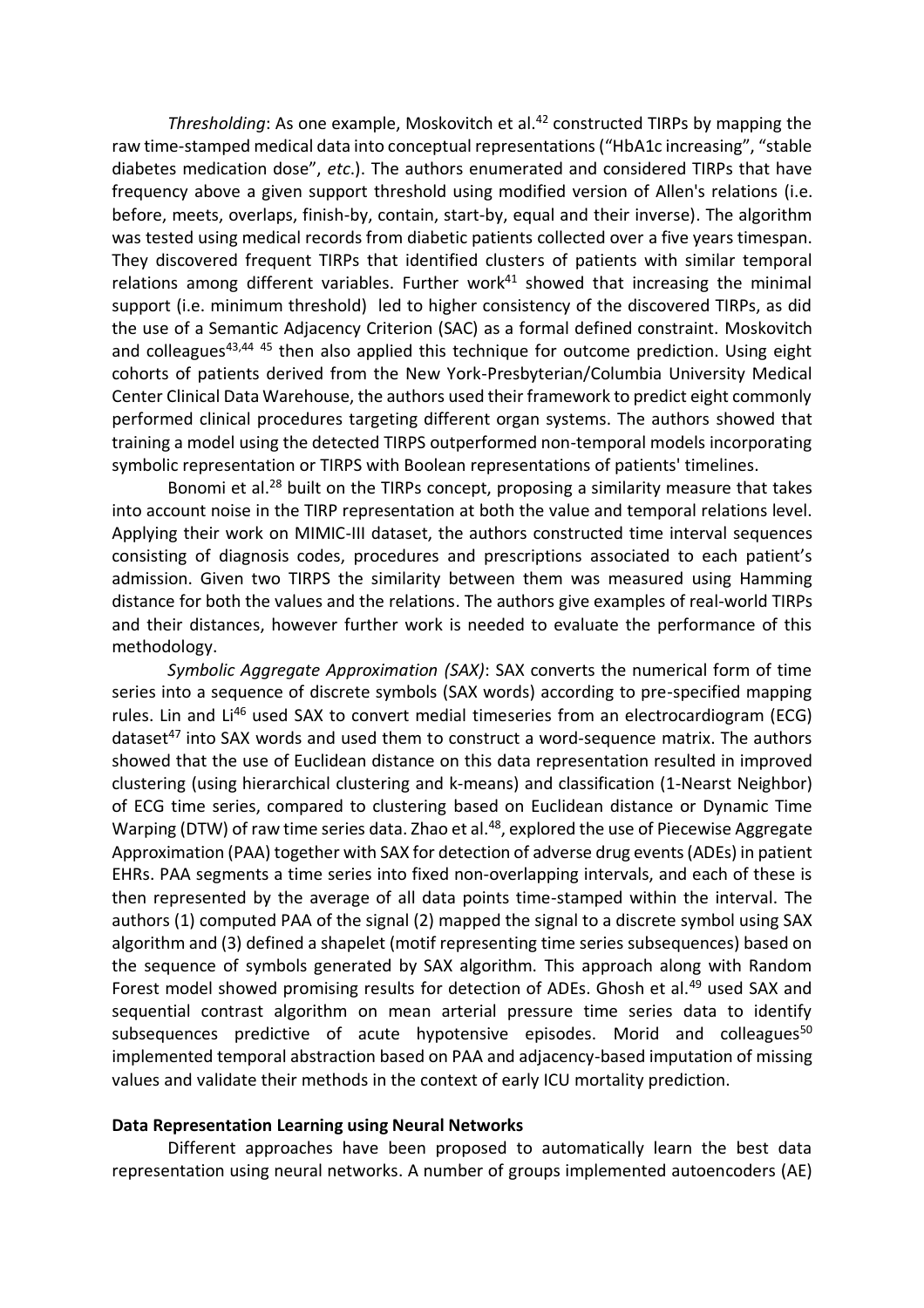to create a fixed-length vector representation of medical data<sup>51</sup>. For example, the AE implemented by Dhamala and colleagues<sup>24</sup> used an encoder-decoder that is based on a gated recurrent unit (GRU) neural network. The proposed framework achieved an improved accuracy for predicting acute hypotensive events compared to state-of-the-art approaches. Zhang et al.<sup>52</sup> proposed a time-sensitive gated RNN (GRU) based AE to model EHR time series data with irregularly sampled time points. Beyond modeling time-irregularity, the authors proposed to jointly model static data, such as demographics or family history, which is typically recorded only once in an EHR record. Using k-means clustering on the representations learned from a longitudinal Parkinson dataset, they demonstrated that their approach generates patient clusters with highly distinct clinical features. To ensure they are accounting for noisy and missing values in the data representation, Bianchi and colleagues<sup>53,54</sup> proposed a deep AE<sup>55</sup> bidirectional recurrent neural network architecture such that pairwise similarity in the input space is preserved using a kernel function. Using an ECG dataset, the authors compared their method to other dimensionality reduction techniques and showed the role of kernel alignment in improving the learned representation in the case of missing data. Beaulieu-Jones et al.<sup>56</sup> presented a semi-supervised learning approach for clustering and progression prediction of Amyotrophic lateral sclerosis (ALS) patients using denoising AEs to construct a representation from aggregated measurements of patients' medical histories. Beaulieu-Jones<sup>26</sup> used autoencoders and long short-term memory RNN (LSTM) as temporal abstraction of patient timelines for unsupervised and supervised modeling of patient care events. Their use of t-SNE <sup>57</sup> with clustering showed meaningful embeddings with patient trajectories linked to 1-year mortality grouping together. Baytas et al.<sup>58</sup> developed a timeaware LSTM (T-LSTM) model using an AE to learn a representation for patients' longitudinal records that were later clustered into clinical subtypes using k-means. Their approach generated meaningful patient sub-types using Parkinson's Progression Markers Initiative dataset.

#### **Other Data Abstractions Approaches**

Henriques and colleagues<sup>59</sup> proposed a pattern recognition strategy to compute the similarity between two time series using data from physiological signal measurements. They used Haar wavelet decomposition, in which signals are represented as linear combination of a set of orthogonal basis. As a further dimensionality reduction approach, Karhunen-Loève transform was applied to the eigenvectors of the covariance matrix of the wavelet basis. The authors concluded that the resultant compact data representation is particularly suitable for maintenance of historical data records. In another example, Montani *et al*. 60 . presented a retrieval tool for time series data of dialysis patients, which uses Discrete Fourier Transform for dimensionality reduction and Euclidean distance for similarity assessment.

Sacchi et al. <sup>61</sup> studied longitudinal blood glucose data to identify patients with varying risk profiles. The authors used temporal abstraction to represent time series data into sequence of intervals focusing on three patterns: increasing, decreasing and stationary patterns. Then the transformed sequences were clustered using temporal abstraction clustering to generate patients' risk profiles for experiencing hyper- or hypo-glycemic episodes during ICU stays. Batal et al.<sup>62</sup> used time interval-based representation similar to Höppner's representation for identifying patterns associated with the detection of adverse medical events in diabetic and post-cardiac surgery patients. Other reported data abstraction approaches were based on wavelet transform<sup>63</sup>, description logic<sup>64</sup>, knowledge-based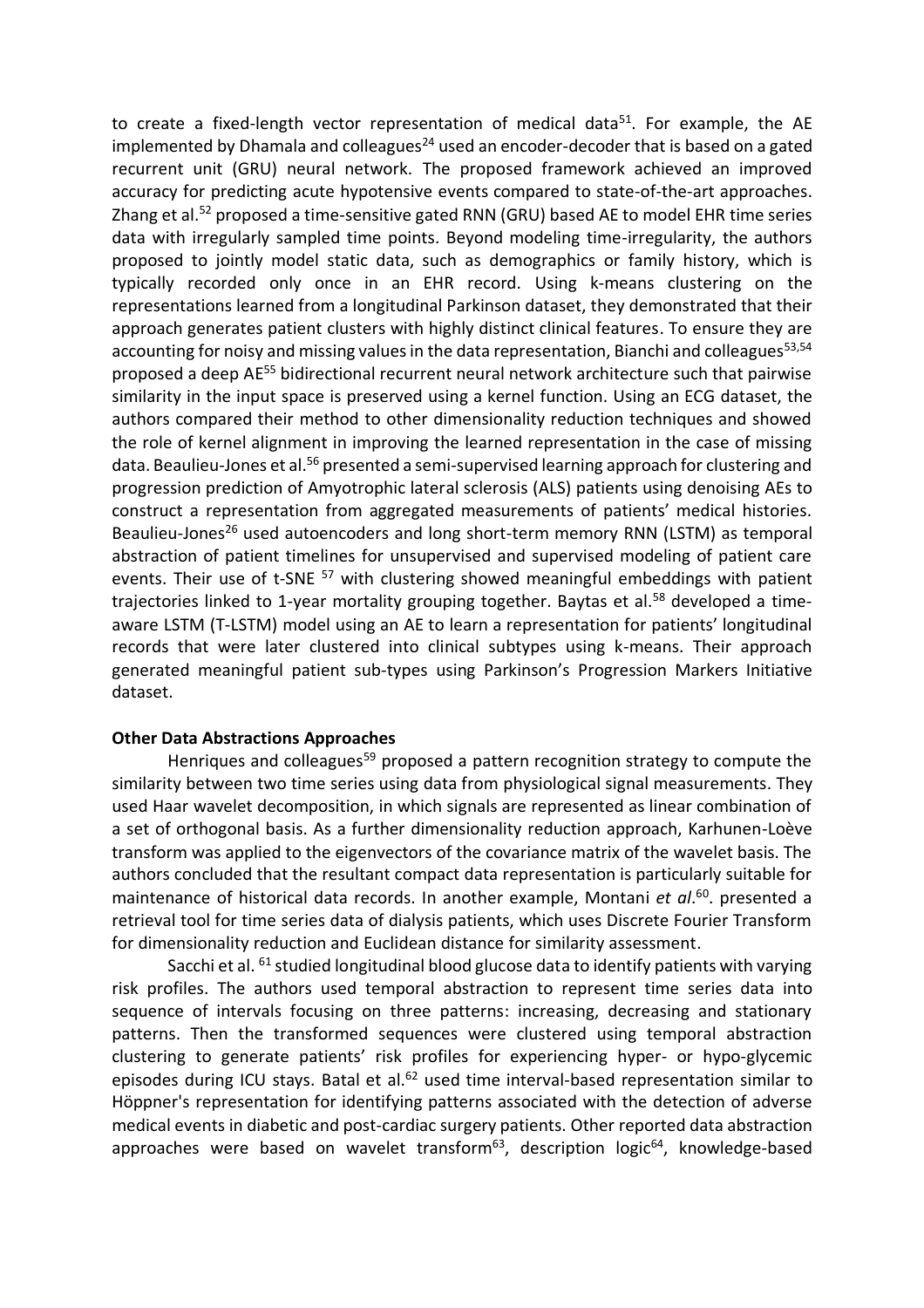temporal abstraction<sup>65</sup>, residual deviance representation<sup>66</sup>, time-annotated sequences<sup>67</sup>, shapelets<sup>68</sup>, fuzzy space-time windowing<sup>69</sup>, and temporal profile graphs<sup>70–72</sup>.

### 3.2 Similarity Metric

Data abstraction does not solve another fundamental challenge of patient similarity analysis, which is the choice of the metric that would allow for a meaningful understanding of whether two patients are comparable with respect to their care pathway and disease outcome. A large body of work addresses the different aspects of selecting an appropriate similarity metric, with more recent publications, as observed in the Data Abstraction section above, focusing on Neural Networks for similarity metric learning.

#### **Heuristic and Distance-based Similarity Metrics**

The most straightforward approach to designing a similarity metric is to compare known clinically relevant patient features. For example, Chan and colleagues<sup>73</sup> presented a "similarity-based" machine learning approach for outcome prediction in hepatocellular carcinoma (HCC). The authors applied multiple custom similarity measures to the 14 known risk factors of HCC. Based on these measures, an SVM classifier showed best performance in predicting if each pair of patients is similar or dissimilar based on their survival time. Gottlieb et al.<sup>74</sup> built personalized cohorts based on 10 similarity measures (such as co-occurrence frequency and nearest common ancestor in the international classification of diseases (ICD) coding hierarchy, ECG and blood tests similarities) to predict ICD codes upon hospital discharge. Wang et al.<sup>75</sup> also used heuristic similarity measures (such as diagnosis, vital signs, and lab test similarities) together with an agglomerative nesting algorithm for patient clustering and cohort identification. Sun and colleagues<sup>76</sup> proposed to divide a medical time series into discrete treatment episodes, represented as tables of physician orders consisting of one or more drugs and dosage details. They then constructed a heuristic similarity metric that calculated the weighted average similarity between treatment episodes of two time series using sequential rules, such as comparing drug names and drug delivery routes. Using a Density Peaks based clustering approach on EHR data, they demonstrated the ability to find prototypical treatment regimens.

Different distance metrics have been used to measure patient similarity. As mentioned in the Data Abstraction section, many studies use Euclidian distance following data transformation. Alternatively, cosine similarity is a popular choice of a distance metric<sup>77-</sup> <sup>79</sup>. Kim and O'Reilly<sup>80</sup> proposed a scalable fast retrieval system for patients with similar physiological waveforms based on locality-sensitive hashing (LSH) method<sup>27</sup>. The similarity between sequences was assessed using  $l_1$  distance and their method was tested on arterial blood pressure time series dataset extracted from the MIMIC-II database. Furthermore, Hielscher and colleagues proposed the use of Heterogeneous Euclidean Overlap Metric (HEOM), which is able to deal with missing values in times series data, for classifying patients with hepatic steatosis, with the similarity measure being used for both feature selection and classification<sup>81,82</sup>.

#### **Similarity based on Dynamic Programming**

*Smith-Waterman algorithm*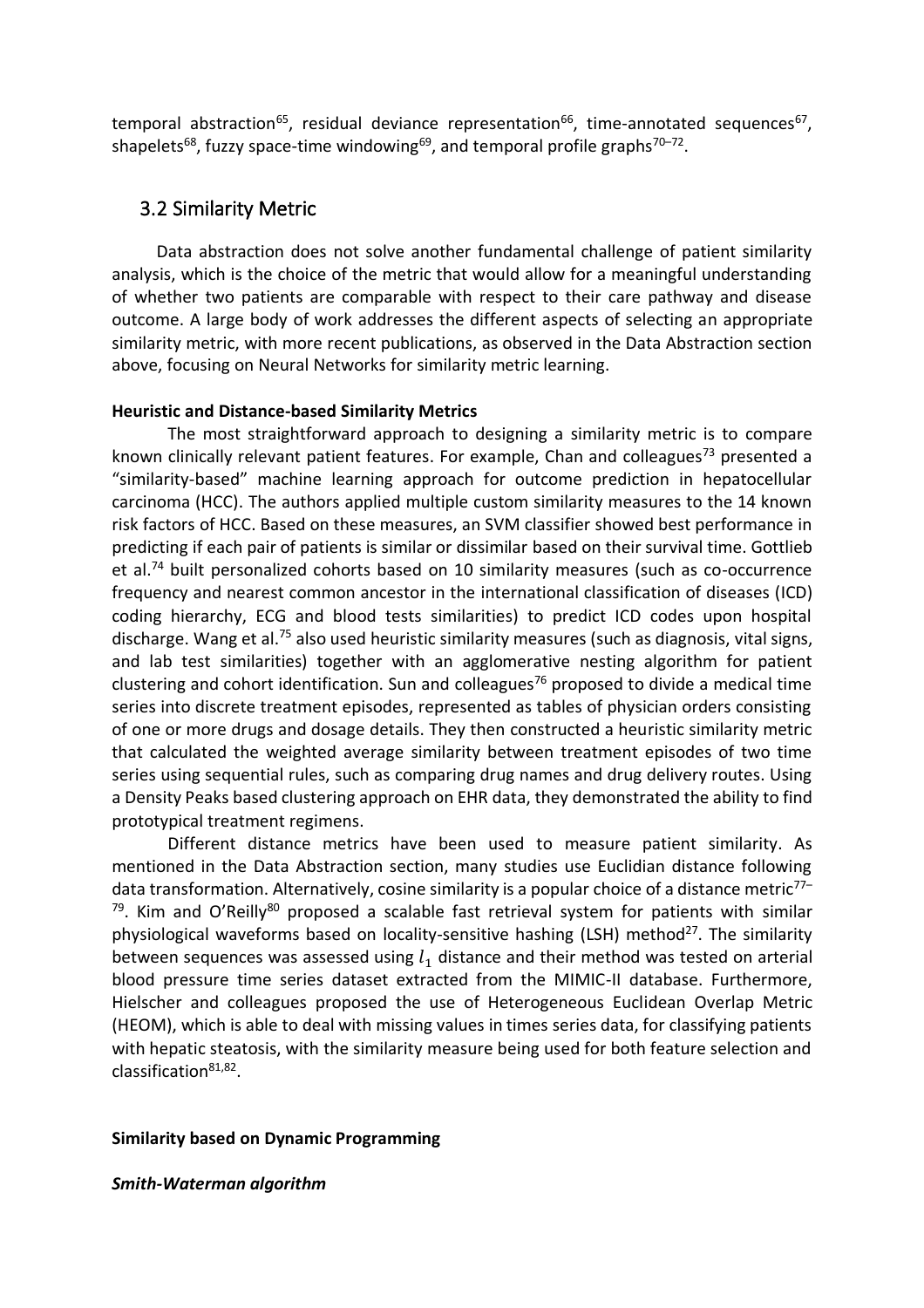A number of studies used a variation of Smith-Waterman local alignment algorithm as the basis for their similarity metric. For example, Sha et al. $83$  constructed sequences from patients' laboratory tests and computed local alignment between pairwise sequences to find similar patient journeys. The authors used their approach with k-nearest neighbor (k-NN) for mortality prediction of ICU patients with acute kidney injury and sepsis. Syed and Das<sup>84</sup> also used Smith-Waterman for local alignment, as well as Needleman-Wunsch for global alignment, to find similar trajectories in medical time series data. Their adaptation of alignment algorithms accounted for the time between events while penalizing missing events. The authors used their algorithm to automatically identify the chemotherapy protocol of breast cancer patients by aligning the patient journey to a known treatment protocol. Hajihashemi et al.<sup>85,86</sup> reported another variation on the Smith-Waterman local alignment algorithm for improved prediction of change in patient's health status based on temporal sensor data collected from aging facility. Authors computed a pairwise similarity between a new recording and all "normal" sensor recordings in a training set. The computed similarity is then compared to fitted Gamma distribution of pairwise similarities of all normal sensor recordings to determine if a recording was normal or abnormal.

#### *Dynamic Time Warping*

Dynamic Time Warping (DTW) is also frequently implemented to assess similarity between time series sequences. For example, Zhang et al.<sup>87,88</sup> implemented DTW for matching temporally ordered sequences of patient visits, each visit being represented by MetaMap-encoded<sup>89</sup> and vectorized clinical notes. They then used multiple clustering algorithms to group sequences of patient visits. In all of these approaches, the authors used a common sequence reflecting many patient's features together. In contrast, Tsevas and  $I$ akovidis<sup>90</sup> used DTW in a multi-modal setting where they constructed separate temporal sequences for each patient feature. Similarity matrices computed for individual sequences were then merged using a fusion scheme. The authors applied their method to a hepatitis dataset<sup>37</sup> to successfully retrieve relevant cases based on a query case. Salgado et al.<sup>91</sup> described a fuzzy clustering algorithm (based on fuzzy c-means) that uses DTW on timevariant (physiological variables), as well as time-invariant (demographics) data. The authors used their approach for predicting vasopressors administration in patients with pancreatitis and risk of mortality for patients with septic shock. Goyal and colleagues<sup>92</sup> presented a matching approach based on subsequence alignment to compute similarity among patients using DTW. The authors contrasted their approach to global-based alignment methods and tested their model on the task of stratifying patients with risk of developing Alzheimer's disease. The results support the use of DTW over global alignment methods. Interestingly, Hoogendoorn et al.<sup>93</sup> compared a similarity-based approach (prediction model that used similar patients for outcome prediction) to a "global" predictive model using the whole cohort to predict ICU mortality. The similarity-based model used DTW with Euclidean distance as a similarity measure and k-NN for predicting mortality risk. Testing their work on MIMIC-II dataset, the authors found this similarity-based model achieved lower performance compared to a global approach.

#### **Interactive Similarity Learning**

Some papers put the focus on learning an appropriate similarity metric using expert input. In this case, the similarity labels are provided by the physicians, and the similarity metric is learned algorithmically.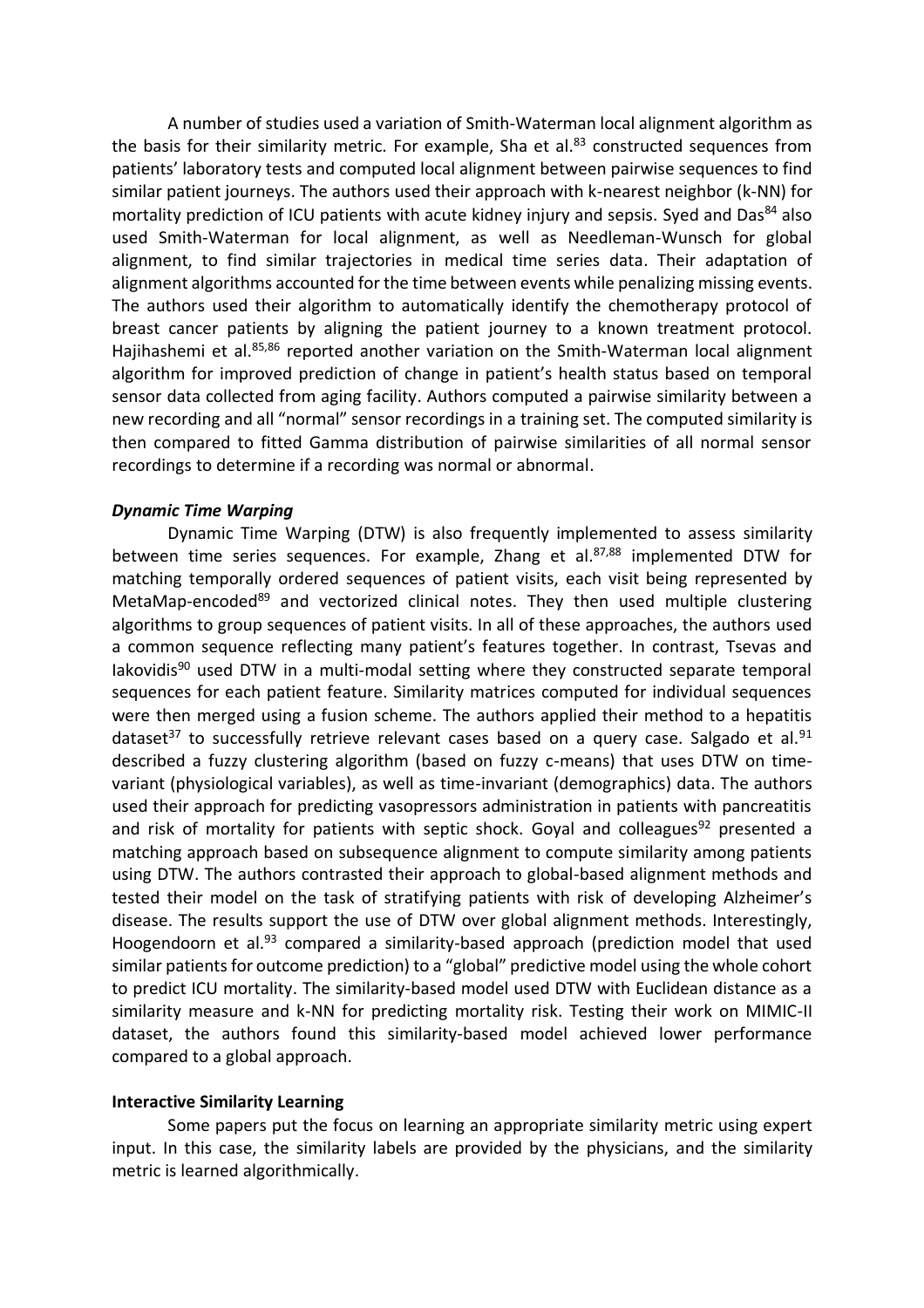Sun and colleagues<sup>94</sup> presented a system comprising of a suite of methods for performing supervised similarity metric learning. The system incrementally updates an existing learned metric using physicians' feedback and used Comdi<sup>95</sup> for aggregating multiple learned similarity metrics from several physicians. The authors demonstrated that their system retrieves similar patients with higher precision than baseline systems. Given feature vectors representing patient's measurements and similarity labels provided by expert physicians, Sun et al.<sup>20,21,96</sup> learned a generalized Mahalanobis distance, where the precision matrix captures the correlations between different features, such that patients with different labels are far from each other, and patients with identical labels are close together. A model using localized metric learning with features represented in the wavelet domain (i.e. using wavelet coefficients) achieved the best performance in both classification and retrieval tasks. Zhan and colleagues<sup>97</sup> also discussed the use of a generalized Mahalanobis metric as similarity learning approach in conjunction with Group LASSO for feature selection. The algorithm was tested on the UCI benchmark dataset as well on a longitudinal real-world clinical dataset to successfully retrieve similar patients. Wang and colleagues<sup>98</sup> presented a system in which physicians' feedback is partially used as labels in a semi-supervised learning process. Similar to<sup>95</sup>, the procedure projects a patient feature vector to lower dimensional space in which pairwise similarity between patients is computed. A prediction using the top retrieved similar patients outperformed the baseline methods in predicting congestive heart failure 6 month later. Ng and colleagues<sup>99</sup> also proposed the use of locally supervised metric learning for retrieving sets of patients similar to a given index patient. They then trained a logistic regression using the top similar patients from two classes (i.e. positives and controls) to predict the probability of developing diabetes. Additionally, Wivel et. al.<sup>40</sup> discussed a more guided and iterative approach, which relied on expert discussions about the appropriate clinical, functional and biological variables that are needed for assessing patient similarity. This strategy was used to establish and compare individual patient trajectories using data from two randomized controlled trials (RCTs) assessing the efficacy of belimumab in patients with systemic lupus erythematosus (SEM). The authors reanalyzed the RCT data constructing variable-specific patient journeys, categorizing each journey into "improved", "worsened" or "stable". The paper highlights the difference between traditional single time-point reporting (typical for RCTs) and information learned from patient journey analysis, which reveals refined subgroups within the responder and non-responder categories.

### **Using Neural Networks to Learn Similarity Metric**

Many papers proposed the use of neural models for computing similarities among patient journeys. Suo et al.<sup>15</sup> investigated a time fusion convolutional neural network (CNN) framework to simultaneously learn patient representation and pairwise similarity between two patients' time series. Building on the work of Zhu et al.<sup>100</sup>, they proposed a similarity computation procedure using a multilayer perceptron (MLP) and segmented one-sided convolution neural network. Once the model was trained, multiple prediction models were trained using cross-entropy loss and in a later paper $101$  using a triplet loss function on personalized cohorts based on the learned similarity representation. The models' performance was compared to a "global" logistic regression model. Using claims data, they showed that personalized prediction bests prediction based on the global model, and that a CNN-derived similarity representation outperforms a baseline representation. Che et al.  $102$ built a similarity-based model based on GRU RNN with a modified version of DTW using a 2D-RNN architecture with ranking loss function to Parkinson disease patient sub-groups. Their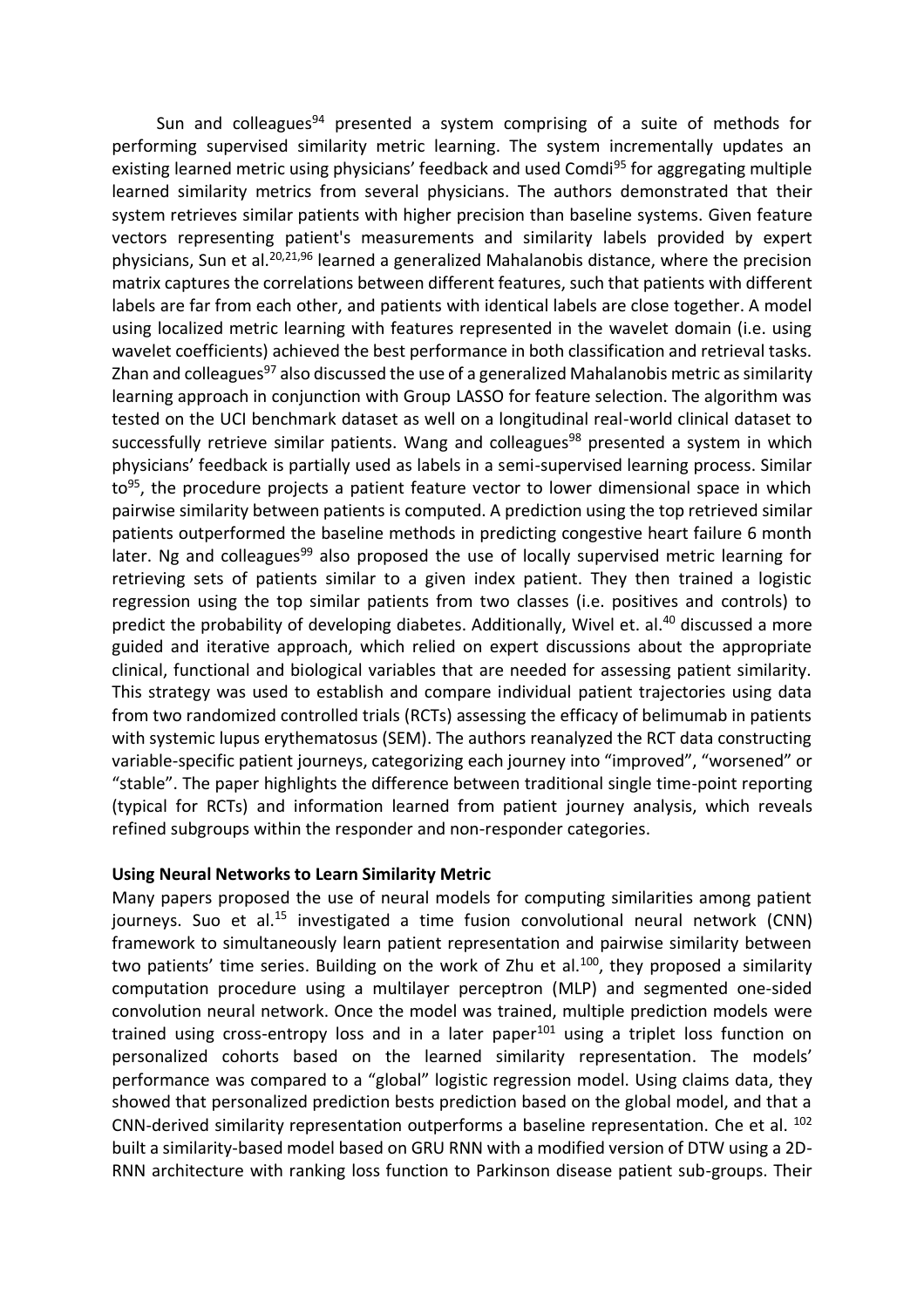proposed personalized approach also outperformed "global" predictive models and showed to be robust to noisy and irregularly sampled data. Finally, Zhu et al.<sup>100</sup> adapted ideas from word embedding, deriving fixed-length vector representation from EHRs by medical concept embedding (word2vec using skip-gram model). For similarity metric learning, the authors implemented a CNN, where wide feature maps and pooling were applied to get a fixed-length vector representation for each patient. These representations were then used to calculate pairwise similarity metric between patients. Then the fixed vector representations were joined along with the computed similarity into one vector that was passed to *softmax* layer for predicting if two patients were similar. Using longitudinal EHR data, the authors showed that this deep learning approach achieved significantly better results compared to unsupervised approach using R-Vector coefficient and distance covariance coefficient<sup>103,104</sup>.

### 3.3 Algorithms

In addition to the work done on data abstraction and similarity metric learning, a significant body of work has been dedicated to developing methods for modeling and processing of patient journeys to learn associations, identify motifs and patterns that are discriminative for predicting or clustering those journeys. In this section, we discuss the fundamental algorithm categories that are used in cohort building, patient stratification, and patient outcome prediction from longitudinal health data.

#### **Sub-pattern discovery algorithms**

These algorithms focus on the effective clustering and pattern detection from patient journeys. A good example of a sub-pattern discovery algorithm is multiscale structure matching (MSM), which compares two sequences by partially changing observation scales to examine similarity between them from long- and short-term perspectives. To calculate similarity, the approach attempts to find the best pair of sub-segments, even across scales, that minimizes total difference between the sequences. Hirano et al.<sup>105,106,115,116,107-114</sup> in a series of papers, discussed the use of MSM-based algorithms for analyzing time-series of laboratory values. Using data form hepatitis B and C patients, they presented a qualitative evaluation of the results, identifying times-series indicative of liver damage, as well as meaningful clustering of patients based on discovered patterns.

Other groups implemented nonnegative matrix factorization (NMF) approaches for pattern discovery in EHRs<sup>117-119</sup>. For example, Wang and colleagues<sup>118,119</sup> presented their system OSC-NMF (One-Sided Convolutional Nonnegative Matrix Factorization) for pattern discovery in longitudinal medical records. The method is devised to deal with data heterogeneity (multidimensional/multimodal data), sparsity as well as irregularity. The algorithm computes a one-sided convolution and minimizes  $\beta$ -divergence between the original event matrix representation and the discovered set of one-sided convolutional patterns. The authors tested their algorithm using synthetic and real data, discovering meaningful and predictive temporal patterns in a diabetes dataset.

A number of clustering methods have been applied to the problem of patient journey classification, including hierarchical clustering, k-means<sup>120</sup>, constraint-based clustering algorithms<sup>121</sup>, and spectral clustering<sup>17</sup>.

Other groups tried to differentiate between journeys of sick and normal patients using ICU and/or vital sign data using the Hurst exponent and fractal to quantify the ruggedness of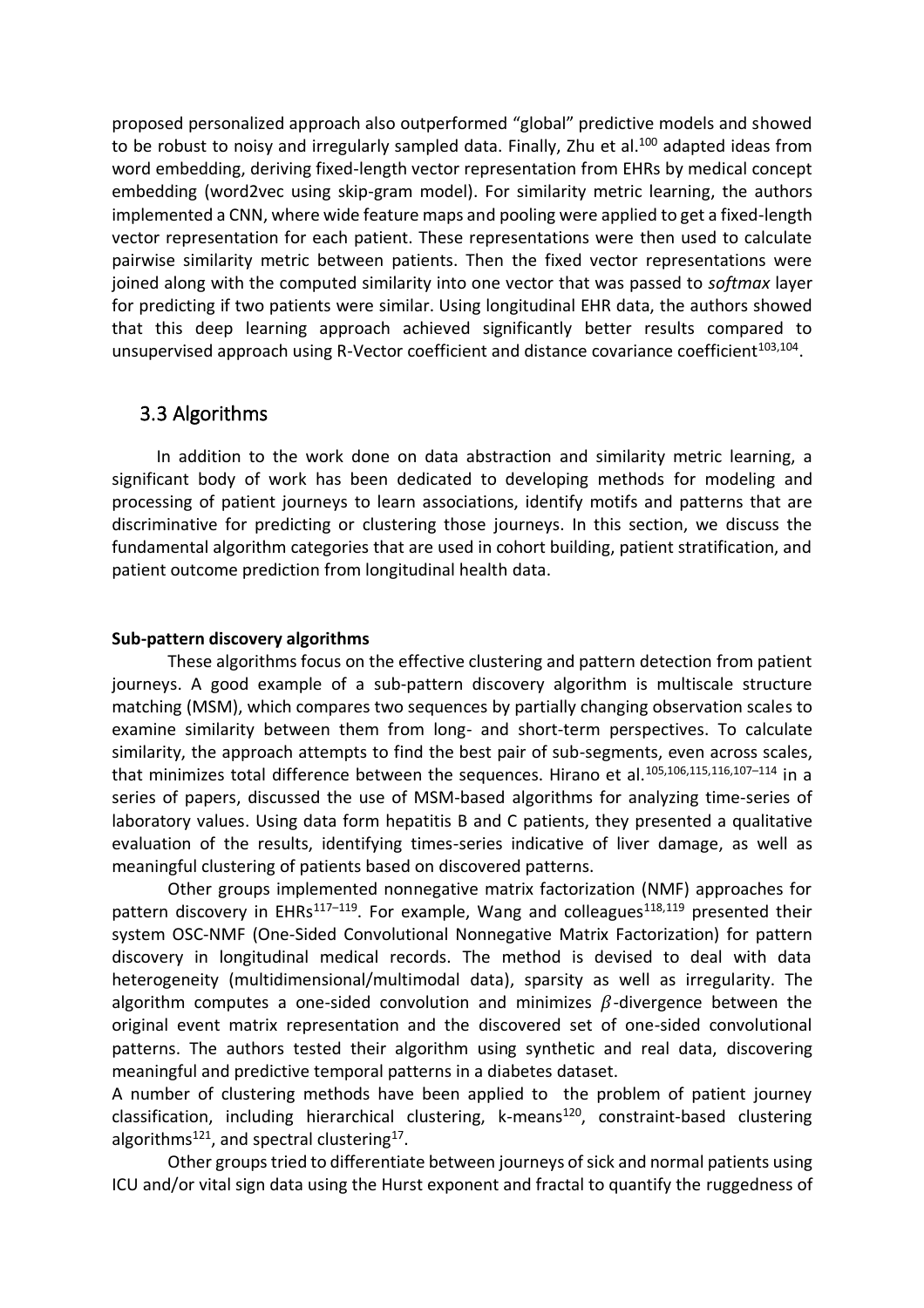the data $122$ , and estimating the distribution of normal and abnormal journeys using kernel density estimation<sup>123</sup>.

Other algorithms applied to pattern discovery problem using longitudinal patient data included association rule mining algorithm<sup>124</sup>, functional dependencies mining  $^{125}$ , tensor factorization algorithm<sup>126</sup>, and regression-based trend templates algorithm<sup>127</sup>.

#### **Hidden Markov Models**

HMMs are popular choice for patient journey modelling and was used for both clinical pathway discovery and outcome prediction. For example, Galagali et al.<sup>128</sup> presented a continuous-time HMM (CT-HMM) that models patient journeys to infer the progression of a hidden disease state using finite discrete state space. Under this CT-HMM model, a likelihood of a given journey can be computed, offering a measure to assess similarity among patients, with more probable journeys being more similar. The authors used mixture model to cluster patients into disease subtypes by maximizing the joint probability of subtype assignment and the conditional probability of patient journeys. They demonstrated the utility of their model by discovering subtypes of progression to hemodynamic instability (requiring cardiovascular intervention) in a patient cohort from a multi-institution ICU dataset.

A number of groups implemented Bayesian Hidden Markov Model (B-HMM)<sup>17,129–131</sup>. The paper by Huang et al.<sup>129</sup> segmented each patient's journey into set of epochs, i.e. sets of treatment events. The goal was the identification of latent treatment topics for each epoch and the transition of topics in a given patient's journey. The authors constructed a B-HMM to represent patients' journeys with Dirichlet priors placed on the transition parameters and emissions distributions. A likelihood of patient journeys is used to calculate similarity among patients, and agglomerative hierarchical clustering algorithm was used to cluster patients into homogeneous groups. Using data from Chinese EMR for patients spanning 9 years following unstable angina treatment, the authors found that their method achieved a better performance compared to baseline models.

Zhang and Padman<sup>132</sup> first clustered patients into homogenous groups using longest common subsequence as distance metric. Then for every group a first order HMM was trained to infer most probable clinical pathways given sequences of multiple laboratory tests observations and other patients characteristics. Using EHR data from chronic kidney disease patients, the authors identified most probable clinical trajectories.

In a series of papers, Lehman et al. $25,133,134$  investigated the use of autoregressive HMM, or switching vector autoregressive process (SVAR) to learn shared dynamics from time series measurements. The goal was to identify recurring time series segments within patient's measurements that may be shared across the whole cohort. The authors showed that modeling blood pressure measurements using SVAR outperforms a model using Simplified Acute Physiology Score (SAPS-I) scores for mortality prediction within 24 hours of a ICU stay, and a SVAR-based model of heart rate and blood pressure improves sepsis detection when combined with SAPS-I scores<sup>25,133,134</sup>.

#### **Other Graphical Models**

Besides HMMs, a number of other probabilistic graphical models were used. As with HMMs, these were applied to both knowledge discovery and outcome prediction domains. The work of Schulam et al.<sup>16</sup> attempted to identify subgroups of patient journeys, starting with the assumption that clinical severity markers can reflect disease subtypes. The authors proposed a comprehensive hierarchical model that accounts for variability stemming from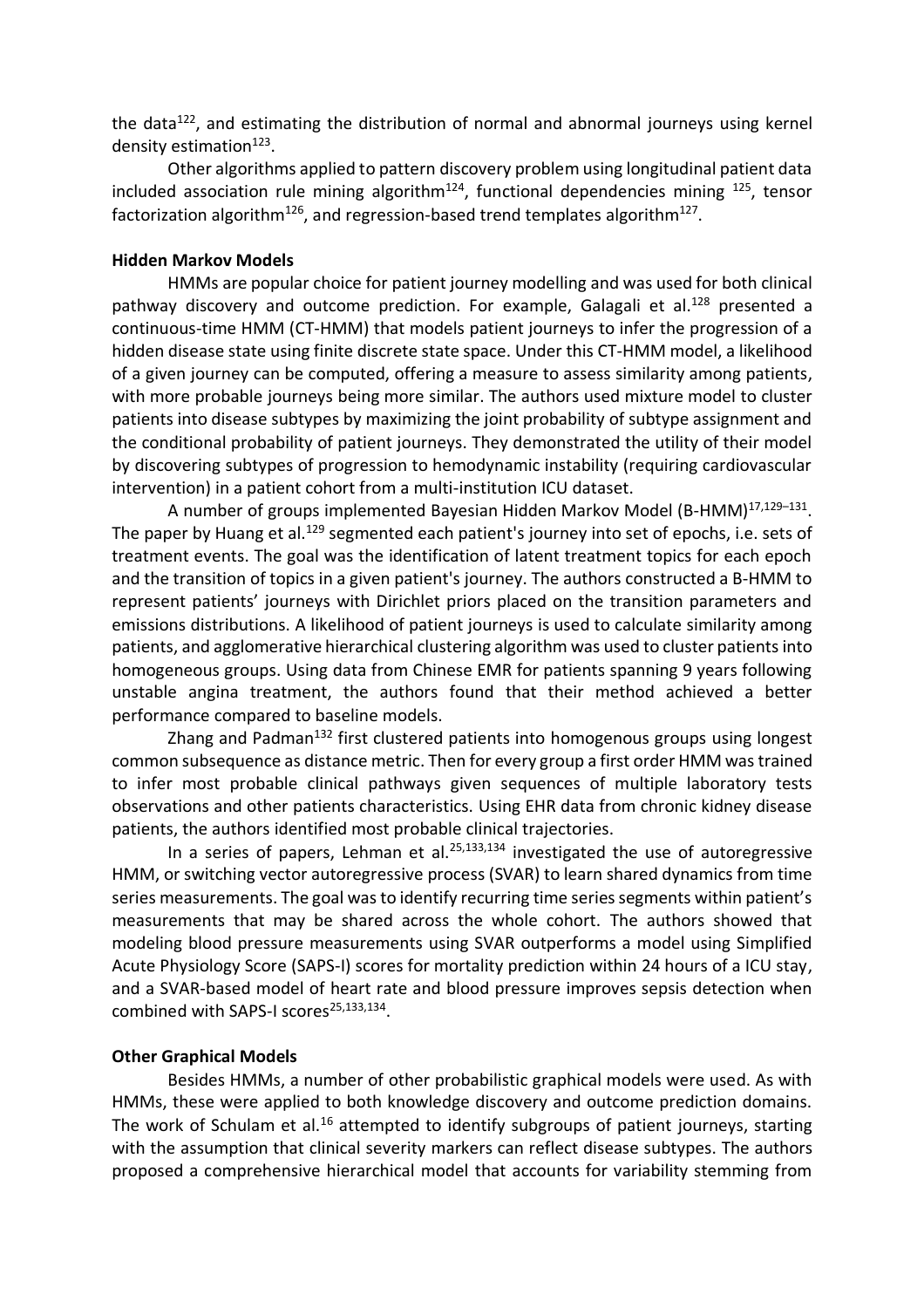factors that are not linked to the disease mechanism (i.e. covariate-dependent as well as individual-specific variability). The authors evaluated their model on a scleroderma data set by predicting marker measurements at unobserved time points and performing a qualitative subtype analysis. The model had better prediction performance than selected baseline models and identified novel disease subtypes for different markers. Schulam and Arora<sup>30</sup> proposed a probabilistic model (disease trajectory map, DTM) to map clinical marker trajectories into a lower-dimensional vector space to capture latent similarity between patients using Euclidean distance. The DTM model was based on reduced-rank formulation of linear mixed models $135$  where the inference was done using stochastic variational inference<sup>136</sup>. Low-dimensional representations were consistent with medical literature and showed an association with important clinical outcomes. Zeldow et al.<sup>137</sup> discussed a Bayesian generalized linear model (GLM) with an enriched Dirichlet process (EDP) for regressing lab tests on baseline covariates such that the model predicts lab measurements at any desired time points in a time series. The authors tested their approach by predicting lab measures indicating diabetes status exactly one year following initiation of a second-generation antipsychotic (SGA) drug. As model optimization implicitly involved clustering of patientspecific trajectories of lab measures, they also demonstrated the ability to find meaningful subgroups of lab measurement trajectories after SGA administration. Alaa et al.<sup>138-140</sup>, in a series of papers, presented a methodology for risk prognosis for critical care patients. Their approach first discovers latent patient subtypes in unsupervised way using expectation maximization (EM) algorithm trained on EHR data. The authors then trained a Gaussian Process (GP) for every discovered subtype using their clinical time series measurements to capture the physiology of every sub-type. The algorithm outperformed state-of-the-art scores in predicting ICU admission. Chung and colleagues $^{23}$  investigated a mixed-effect based model for outcome prediction. Their approach aimed at capturing a global trend across all patients through the use of a multi-layered RNN network and a personalized patient-specific trend using GP. The model showed superior performance for disease classification and length of stay prediction compared to baselines using RNN or GPs alone.

Marlin et al.<sup>141</sup> discussed clustering of pediatric ICU time-series data by discretizing time into hour-long intervals using PAA. A Gaussian mixture model was used to cluster the timeseries with an informative prior distribution (i.e. square exponential kernel based gaussian prior) on the mean parameters to alleviate the sparseness of measurements in the dataset. The posterior distribution of the latent variable representing the cluster membership allowed for assigning each patient to the most likely cluster. Moreover, the authors used Bernoulli cluster model to predict mortality per cluster basis using posterior weighted data. Suresh et al.<sup>142</sup> presented a two-step framework in which they learned patient subtypes and then predicted the outcome for each patient subgroups. They used an LSTM-based RNN sequence-to-sequence (seq2seq) autoencoder for time series representation and then used a Gaussian Mixture model to identify patient subgroups. The authors then used multi-task LSTM model to predict in-hospital mortality using MIMIC-III database.

Other graphical/neural network models used for patient journey modelling included Restricted Boltzmann Machine (RBM)<sup>143</sup>, Conditional Restricted Boltzmann Machine<sup>144</sup>, Bayesian network model<sup>145</sup> and Hierarchical Dirichlet Process model<sup>146</sup>.

#### **Heuristic Algorithms to Identify Common Disease Trajectories**

The heuristic algorithms described in this section mostly focus on discovering common disease trajectories between patients and attempt to predict the intervention that would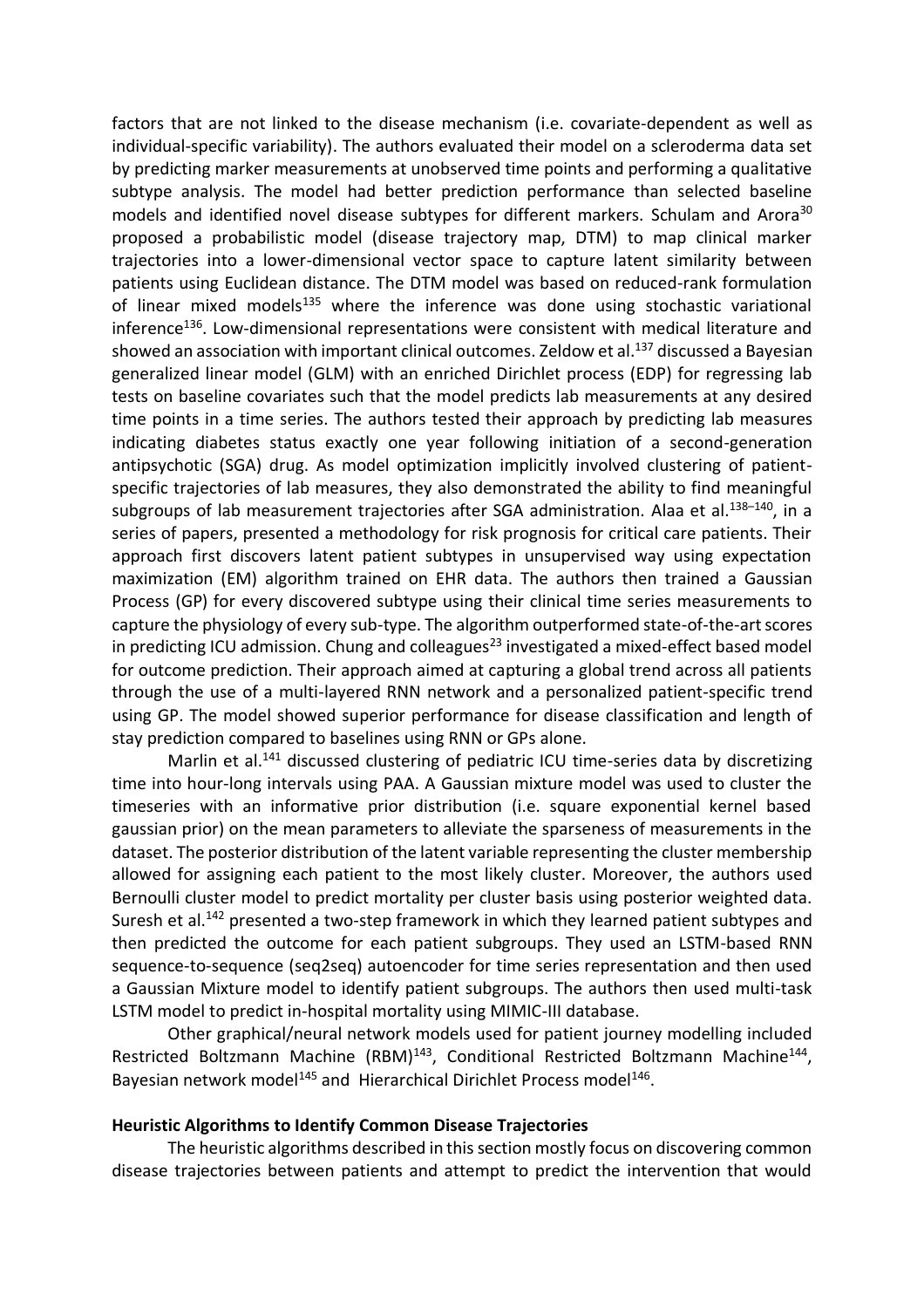change these trajectories. For example, the algorithm proposed by Jensen and colleagues<sup>18</sup> starts by identifying significant correlations between pairs of diagnoses by calculating risk ratio in relation to comparison patients. The correlated diagnosis pairs are extended to full patient trajectories by concatenating pairs sharing the same diagnosis codes. Trajectories are retained and ordered by the number of patients that follow the full trajectory from beginning to end. In a final step, trajectories are clustered using Jaccard Index as a similarity measure. Using EHR data spanning more than 14 years across 6 million Danish patients, their work revealed prototypical pathways leading to septicemia starting from 3 original states (alcohol abuse, diabetes and anemia) and established the trajectory-specific probability of sepsis mortality<sup>147,148</sup>. Starting with patients with no diabetes diagnosis at baseline, Oh et al.<sup>149</sup> constructed typical patient trajectories of developing three comorbidities (hyperlipidemia, hypertension, and impaired fasting glucose) and evaluated the probabilities of such trajectories (and their permutation) using EHR data. The authors identified the most common trajectory of comorbidity development, as well as atypical ones that contributed to increased log odds of developing type 2 diabetes mellitus (T2DM). Al-Mardini et al.<sup>150</sup> discussed a mechanism for proposing patient-specific interventions in order to optimize a patient's care path (using the number of future hospitalizations as an optimization criteria). Using fuzzy clustering, the method first creates patient clusters that are scored by the average number of future hospitalizations across the patients in the cluster. The method then allows for inspection of each patient's diagnostic codes and proposes a set of diagnostic changes (interventions) that will change a patient's cluster assignment to some cluster with less average hospitalizations. Finally, Dabek and Caban's work<sup>151</sup> offered a unique perspective for modeling patients' trajectories by modeling clinical path as automata and using grammar induction algorithm to reduce the graph to identify a common trajectory. Deterministic and non-deterministic finite-state automata were used (i.e. DFA and NFA) to represent patients' trajectories. Using data from patients who sustained mild traumatic brain injury (mTBI) and developed post-traumatic stress disorder (PTSD), the authors were able to identify the most common path patients took from brain injury to PTSD.

## 4. Conclusion

In this review, we presented a comprehensive summary of recent computational work focusing on the use of patient similarity assessment on longitudinal health data for a wide range of medical applications. These technologies allow for the realization of an early vision of decision support systems that attempted to query and compare historical medical information stored in electronic health record systems<sup>152–154</sup>. The underlying idea rests on the belief that identifying patient journeys that are similar to that of an index patient can be used to predict the clinical outcomes for the index patient and to suggest beneficial interventions. Moreover, patient similarity analysis has the potential to identify unknown disease mechanisms and outcomes. However, successfully mining the medical data remains a challenge, and as of now there is no consensus on the best methodology for patient similarity analysis. We recommend that development of robust computational frameworks to handle data abstraction, similarity metric learning, patient journey clustering and outcome prediction is essential to move towards clinical applications.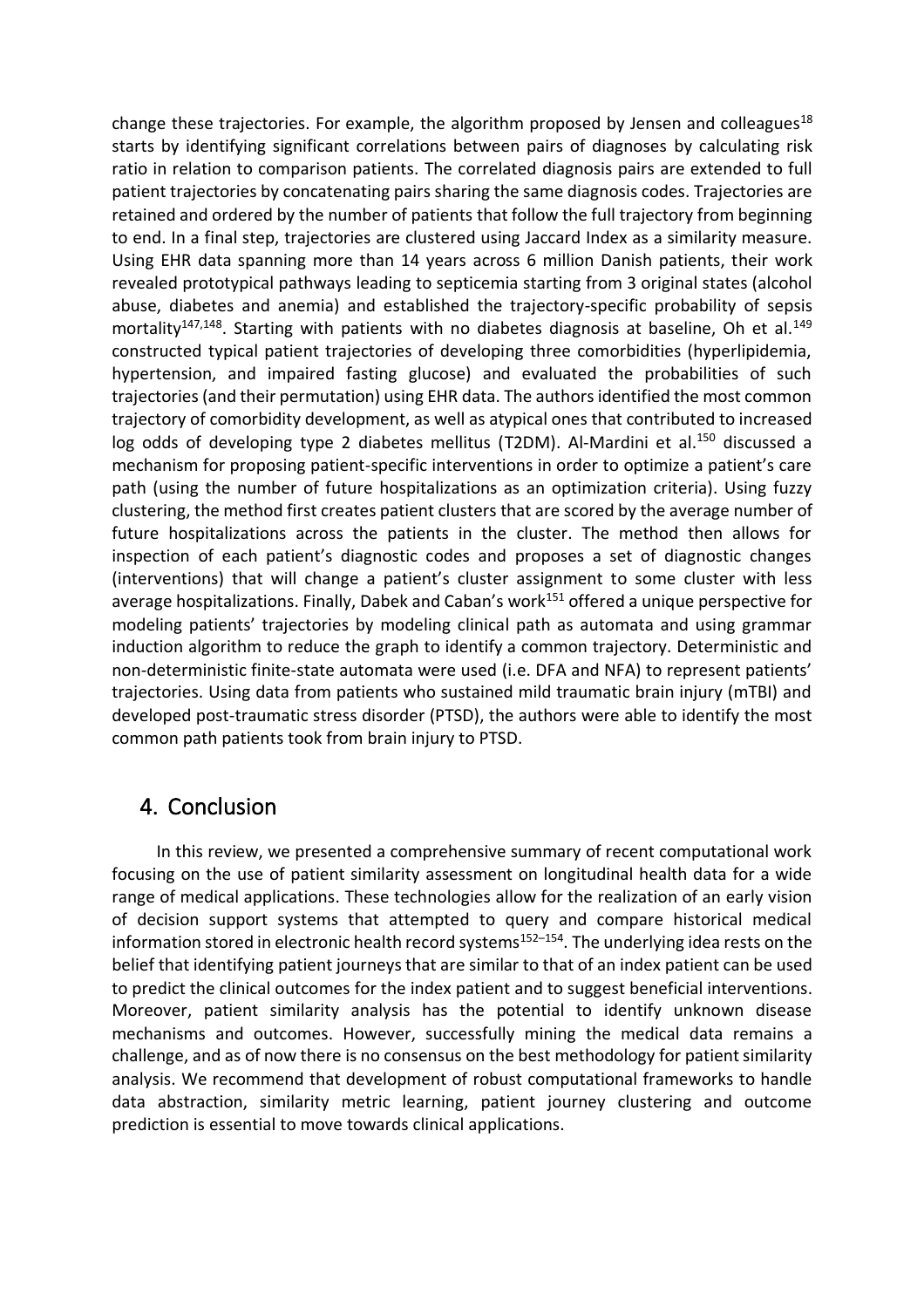# 5. References

- 1. Minor, L. B. *Stanford Medicine Health Trends Report: Harnessing the Power of Data in Health*. https://med.stanford.edu/content/dam/sm/smnews/documents/StanfordMedicineHealthTrendsWhitePaper2017.pdf (2017).
- 2. Frankovich, J., Longhurst, C. A. & Sutherland, S. M. Evidence-Based Medicine in the EMR Era. *N. Engl. J. Med.* **365**, 1758–1759 (2011).
- 3. Gombar, S., Callahan, A., Califf, R., Harrington, R. & Shah, N. H. It is time to learn from patients like mine. *npj Digit. Med.* **2**, 16 (2019).
- 4. Budrionis, A. & Bellika, J. G. The Learning Healthcare System: Where are we now? A systematic review. *Journal of Biomedical Informatics* vol. 64 87–92 (2016).
- 5. Esteva, A. *et al.* A guide to deep learning in healthcare. *Nat. Med.* **25**, 24–29 (2019).
- 6. Miotto, R., Wang, F., Wang, S., Jiang, X. & Dudley, J. T. Deep learning for healthcare: review, opportunities and challenges. *Brief. Bioinform.* **19**, 1236–1246 (2018).
- 7. Xiao, C., Choi, E. & Sun, J. Opportunities and challenges in developing deep learning models using electronic health records data: a systematic review. *J. Am. Med. Informatics Assoc.* **25**, 1419–1428 (2018).
- 8. Rajkomar, A., Dean, J. & Kohane, I. Machine Learning in Medicine. *N. Engl. J. Med.* **380**, 1347–1358 (2019).
- 9. Eraslan, G., Avsec, Ž., Gagneur, J. & Theis, F. J. Deep learning: new computational modelling techniques for genomics. *Nat. Rev. Genet.* 1 (2019) doi:10.1038/s41576- 019-0122-6.
- 10. Topol, E. J. High-performance medicine: the convergence of human and artificial intelligence. *Nat. Med.* **25**, 44–56 (2019).
- 11. Sharafoddini, A., Dubin, J. A. & Lee, J. Patient Similarity in Prediction Models Based on Health Data: A Scoping Review. *JMIR Med. Informatics* **5**, e7 (2017).
- 12. Pinaire, J., Azé, J., Bringay, S. & Landais, P. Patient healthcare trajectory. An essential monitoring tool: a systematic review. *Heal. Inf. Sci. Syst.* **5**, 1–18 (2017).
- 13. Parimbelli, E., Marini, S., Sacchi, L. & Bellazzi, R. Patient similarity for precision medicine: A systematic review. *Journal of Biomedical Informatics* vol. 83 87–96 (2018).
- 14. Alaa, A. M., Yoon, J., Hu, S. & van der Schaar, M. Personalized Risk Scoring for Critical Care Patients using Mixtures of Gaussian Process Experts. (2016).
- 15. Suo, Q. *et al.* Personalized disease prediction using a CNN-based similarity learning method. in *2017 IEEE International Conference on Bioinformatics and Biomedicine (BIBM)* vol. nan 811–816 (IEEE, 2017).
- 16. Schulam, P., Wigley, F. & Saria, S. Clustering longitudinal clinical marker trajectories from electronic health data: Applications to phenotyping and endotype discovery. 2956–2964 (2015).
- 17. Tamang, S. & Parsons, S. Using semi-parametric clustering applied to electronic health record time series data. in *Proceedings of the 2011 workshop on Data mining for medicine and healthcare - DMMH '11* vol. nan 72 (ACM, 2011).
- 18. Jensen, A. B. *et al.* Temporal disease trajectories condensed from population-wide registry data covering 6.2 million patients. *Nat. Commun.* **5**, 4022 (2014).
- 19. Zhang, J., Kowsari, K., Harrison, J. H., Lobo, J. M. & Barnes, L. E. Patient2Vec: A Personalized Interpretable Deep Representation of the Longitudinal Electronic Health Record. *IEEE Access* (2018) doi:10.1109/ACCESS.2018.2875677.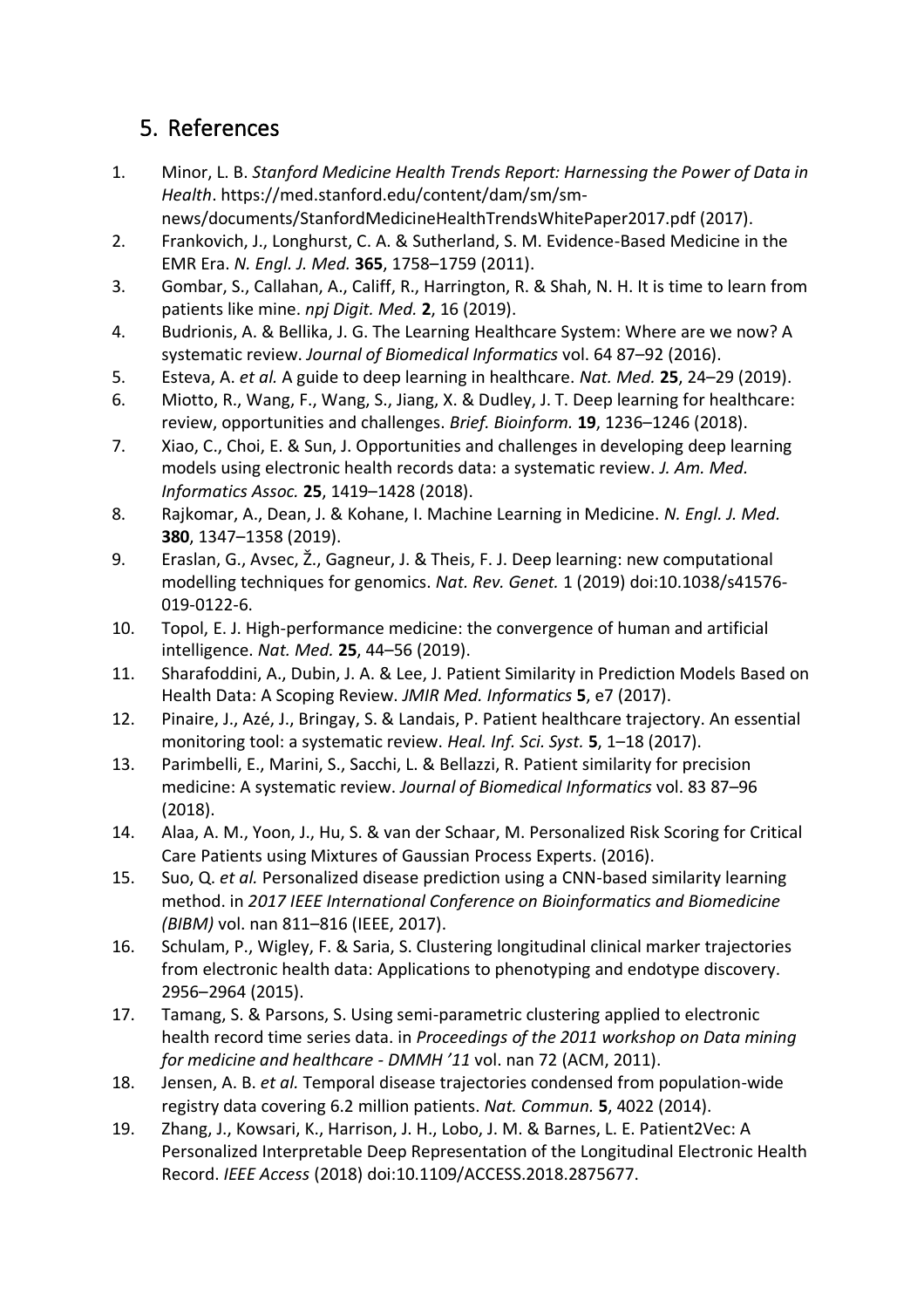- 20. Sun, J., Sow, D., Hu, J. & Ebadollahi, S. Localized Supervised Metric Learning on Temporal Physiological Data. in *2010 20th International Conference on Pattern Recognition* vol. nan 4149–4152 (IEEE, 2010).
- 21. Sun, J., Sow, D., Hu, J. & Ebadollahi, S. A System for Mining Temporal Physiological Data Streams for Advanced Prognostic Decision Support. in *2010 IEEE International Conference on Data Mining* vol. nan 1061–1066 (IEEE, 2010).
- 22. Rouzbahman, M. & Chignell, M. Predicting ICU Death with Summarized Data: The Emerging Health Data Search Engine. (2014).
- 23. Chung, I., Kim, S., Lee, J., Hwang, S. J. & Yang, E. Mixed Effect Composite RNN-GP: A Personalized and Reliable Prediction Model for Healthcare. (2018).
- 24. Dhamala, J., Azuh, E., Al-Dujaili, A., Rubin, J. & O'Reilly, U.-M. Multivariate Time-series Similarity Assessment via Unsupervised Representation Learning and Stratified Locality Sensitive Hashing: Application to Early Acute Hypotensive Episode Detection. (2018).
- 25. Lehman, L. H. *et al.* A Physiological Time Series Dynamics-Based Approach to Patient Monitoring and Outcome Prediction. *IEEE J. Biomed. Heal. Informatics* **19**, 1068–1076 (2015).
- 26. Beaulieu-Jones, B. K., Orzechowski, P. & Moore, J. H. Mapping Patient Trajectories using Longitudinal Extraction and Deep Learning in the MIMIC-III Critical Care Database. *Pac. Symp. Biocomput.* **23**, 123–132 (2018).
- 27. Kim, Y. B., Hemberg, E. & O'Reilly, U.-M. Collision frequency locality-sensitive hashing for prediction of critical events. in *2017 39th Annual International Conference of the IEEE Engineering in Medicine and Biology Society (EMBC)* vol. 2017 3088–3093 (IEEE, 2017).
- 28. Bonomi, L. & Jiang, X. Pattern Similarity in Time Interval Sequences. in *2018 IEEE International Conference on Healthcare Informatics (ICHI)* vol. nan 434–435 (IEEE, 2018).
- 29. Hu, J., Wang, F., Sun, J., Sorrentino, R. & Ebadollahi, S. A healthcare utilization analysis framework for hot spotting and contextual anomaly detection. *AMIA ... Annu. Symp. proceedings. AMIA Symp.* **2012**, 360–9 (2012).
- 30. Schulam, P. & Arora, R. Disease Trajectory Maps. (2016).
- 31. Johnson, A. E. W. *et al.* MIMIC-III, a freely accessible critical care database. *Sci. Data* **3**, (2016).
- 32. Petersen, R. C. *et al.* Alzheimer's Disease Neuroimaging Initiative (ADNI): Clinical characterization. *Neurology* **74**, 201–209 (2010).
- 33. Pollard, T. J. *et al.* The eICU collaborative research database, a freely available multicenter database for critical care research. *Sci. Data* **5**, (2018).
- 34. Marek, K. *et al.* The Parkinson Progression Marker Initiative (PPMI). *Progress in Neurobiology* vol. 95 629–635 (2011).
- 35. Silva, I., Moody, G., Scott, D. J., Celi, L. A. & Mark, R. G. Predicting in-hospital mortality of ICU patients: The PhysioNet/Computing in cardiology challenge 2012. in *Computing in Cardiology* vol. 39 245–248 (2012).
- 36. Voorhees, E. M. & Hersh, W. Overview of the TREC 2012 Medical Records Track. *Twenty-First Text Retr. Conf. (TREC 2012) Proc.* (2012).
- 37. Berka, P. ECML/PKDD 2002 discovery challenge, download data about hepatitis. in (2002).
- 38. Dua, D. & Graff, C. UCI Machine Learning Repository. *University of California, Irvine,*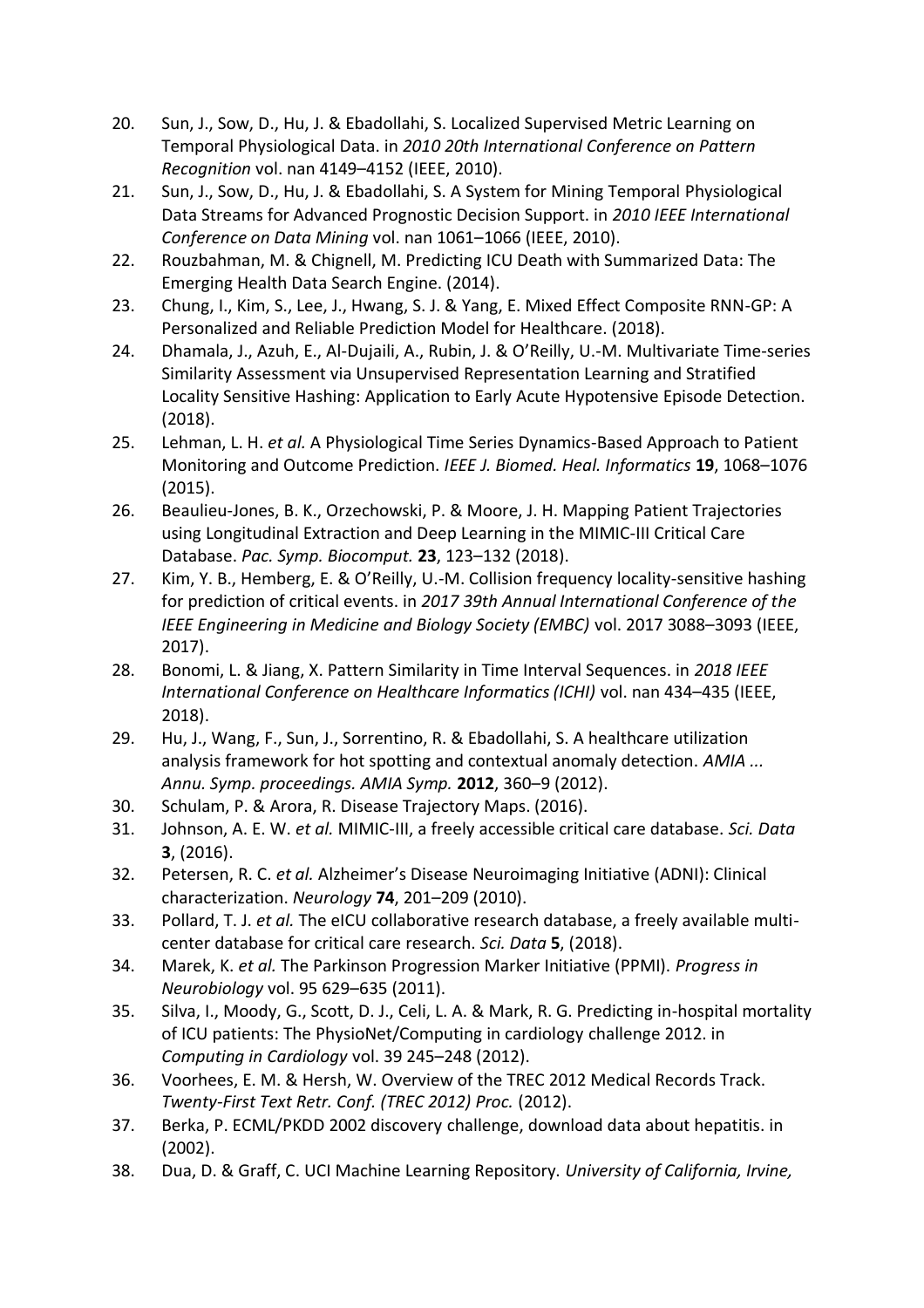*School of Information and Computer Sciences* http://archive.ics.uci.edu/ml (2017).

- 39. Kasabov, N. & Hu, Y. Integrated optimisation method for personalised modelling and case studies for medical decision support. *Int. J. Funct. Inform. Personal. Med.* **3**, 236– 256 (2010).
- 40. Wivel, A. E., Lapane, K., Kleoudis, C., Singer, B. H. & Horwitz, R. I. Medicine Based Evidence for Individualized Decision Making: Case Study of Systemic Lupus Erythematosus. *Am. J. Med.* **130**, 1290-1297.e6 (2017).
- 41. Shknevsky, A., Shahar, Y. & Moskovitch, R. Consistent discovery of frequent intervalbased temporal patterns in chronic patients' data. *J. Biomed. Inform.* **75**, 83–95 (2017).
- 42. Moskovitch, R. & Shahar, Y. Medical temporal-knowledge discovery via temporal abstraction. *AMIA ... Annu. Symp. proceedings. AMIA Symp.* **2009**, 452–6 (2009).
- 43. Moskovitch, R., Walsh, C., Wang, F., Hripcsak, G. & Tatonetti, N. Outcomes Prediction via Time Intervals Related Patterns. in *2015 IEEE International Conference on Data Mining* vol. nan 919–924 (IEEE, 2015).
- 44. Moskovitch, R., Choi, H., Hripcsak, G. & Tatonetti, N. Prognosis of Clinical Outcomes with Temporal Patterns and Experiences with One Class Feature Selection. *IEEE/ACM Trans. Comput. Biol. Bioinforma.* **14**, 555–563 (2017).
- 45. Moskovitch, R., Polubriaginof, F., Weiss, A., Ryan, P. & Tatonetti, N. Procedure prediction from symbolic Electronic Health Records via time intervals analytics. *J. Biomed. Inform.* **75**, 70–82 (2017).
- 46. Lin, J. & Li, Y. Finding structurally different medical data. in *2009 22nd IEEE International Symposium on Computer-Based Medical Systems* vol. nan 1–8 (IEEE, 2009).
- 47. Keogh, E., Lonardi, S. & Ratanamahatana, C. A. Towards parameter-free data mining. in *KDD-2004 - Proceedings of the Tenth ACM SIGKDD International Conference on Knowledge Discovery and Data Mining* 206–215 (2004). doi:10.1145/1014052.1014077.
- 48. Zhao, J., Papapetrou, P., Asker, L. & Boström, H. Learning from heterogeneous temporal data in electronic health records. *J. Biomed. Inform.* **65**, 105–119 (2017).
- 49. Ghosh, S., Feng, M., Nguyen, H. & Li, J. Hypotension Risk Prediction via Sequential Contrast Patterns of ICU Blood Pressure. *IEEE J. Biomed. Heal. Informatics* **20**, 1416– 1426 (2016).
- 50. Morid, M. A., Sheng, O. R. L. & Abdelrahman, S. Leveraging Patient Similarity and Time Series Data in Healthcare Predictive Models. (2017).
- 51. Katsuki, T. *et al.* Risk Prediction of Diabetic Nephropathy via Interpretable Feature Extraction from EHR Using Convolutional Autoencoder. *Stud. Health Technol. Inform.* **247**, 106–110 (2018).
- 52. Zhang, Y., Zhou, H., Li, J., Sun, W. & Chen, Y. A Time-Sensitive Hybrid Learning Model for Patient Subgrouping. in *2018 International Joint Conference on Neural Networks (IJCNN)* vol. nan 1–8 (IEEE, 2018).
- 53. Mikalsen, K. Ø., Bianchi, F. M., Soguero-Ruiz, C. & Jenssen, R. Time Series Cluster Kernel for Learning Similarities between Multivariate Time Series with Missing Data. (2017).
- 54. Bianchi, F. M., Livi, L., Mikalsen, K. Ø., Kampffmeyer, M. & Jenssen, R. Learning representations for multivariate time series with missing data using Temporal Kernelized Autoencoders. (2018).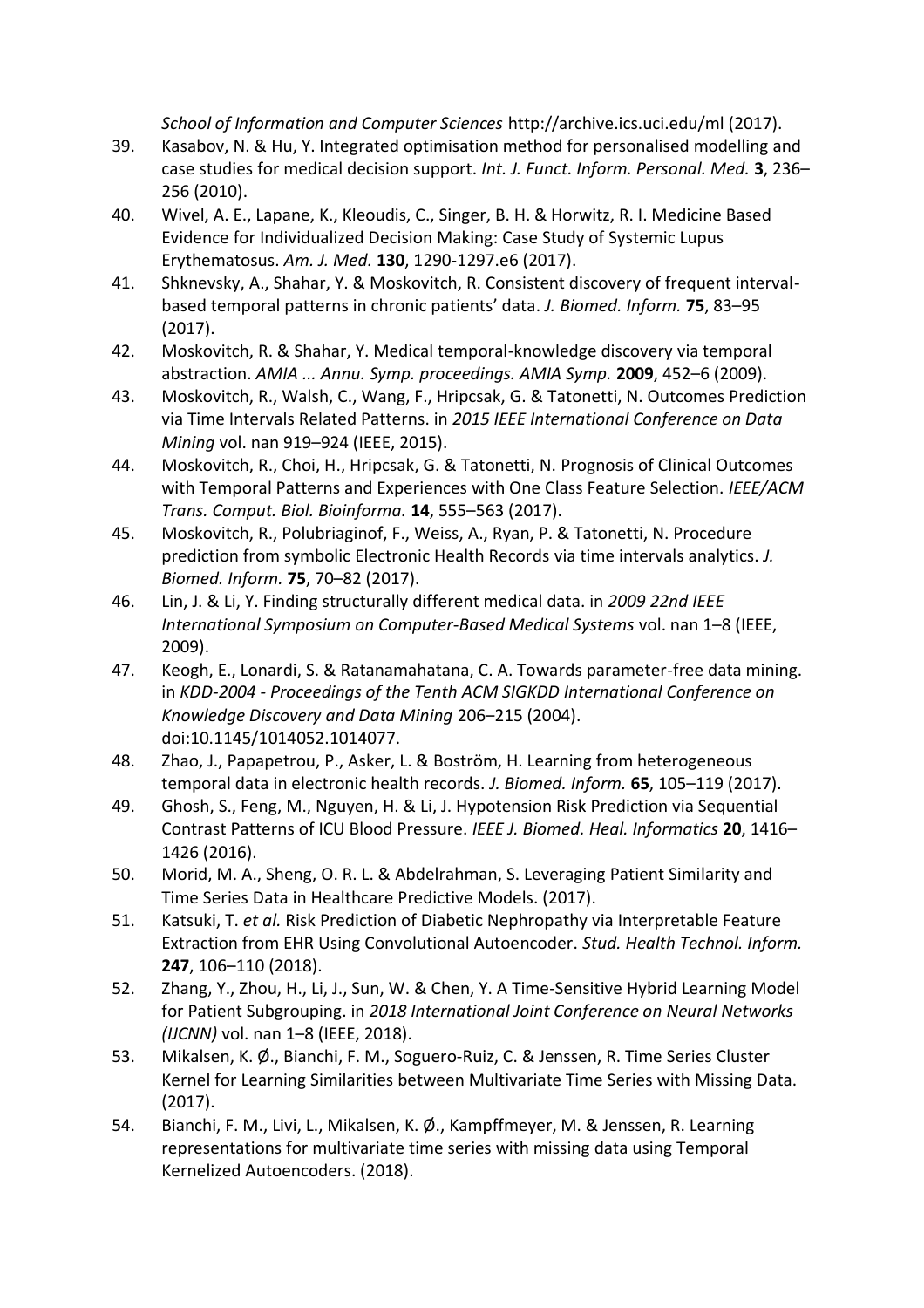- 55. Hinton, G. E. & Salakhutdinov, R. R. Reducing the dimensionality of data with neural networks. *Science (80-. ).* **313**, 504–507 (2006).
- 56. Beaulieu-Jones, B. K. & Greene, C. S. Semi-supervised learning of the electronic health record for phenotype stratification. *J. Biomed. Inform.* **64**, 168–178 (2016).
- 57. Van Der Maaten, L. & Hinton, G. Visualizing data using t-SNE. *J. Mach. Learn. Res.* (2008).
- 58. Baytas, I. M. *et al.* Patient Subtyping via Time-Aware LSTM Networks. in *Proceedings of the 23rd ACM SIGKDD International Conference on Knowledge Discovery and Data Mining - KDD '17* 65–74 (ACM Press, 2017). doi:10.1145/3097983.3097997.
- 59. Henriques, J., Rocha, T., Paredes, S. & de Carvalho, P. Telehealth streams reduction based on pattern recognition techniques for events detection and efficient storage in EHR. in *2013 35th Annual International Conference of the IEEE Engineering in Medicine and Biology Society (EMBC)* vol. nan 7488–7491 (IEEE, 2013).
- 60. Montani, S., Portinale, L., Leonardi, G., Bellazzi, R. & Bellazzi, R. Case-based retrieval to support the treatment of end stage renal failure patients. *Artif. Intell. Med.* **37**, 31– 42 (2006).
- 61. Sacchi, L., D'Ancona, G., Bertuzzi, F. & Bellazzi, R. Temporal clustering for blood glucose analysis in the ICU: identification of groups of patients with different risk profile. *Stud. Health Technol. Inform.* **160**, 1150–4 (2010).
- 62. Batal, I. *et al.* An efficient pattern mining approach for event detection in multivariate temporal data. *Knowl. Inf. Syst.* **46**, 115–150 (2016).
- 63. Saeed, M. & Mark, R. A novel method for the efficient retrieval of similar multiparameter physiologic time series using wavelet-based symbolic representations. *AMIA ... Annu. Symp. proceedings. AMIA Symp.* **2006**, 679–83 (2006).
- 64. Lara, J. A., Lizcano, D., Pérez, A. & Valente, J. P. A general framework for time series data mining based on event analysis: Application to the medical domains of electroencephalography and stabilometry. *J. Biomed. Inform.* **51**, 219–241 (2014).
- 65. Sheetrit, E. *et al.* Temporal Pattern Discovery for Accurate Sepsis Diagnosis in ICU Patients. (2017).
- 66. Baxter, R., Williams, G. & He, H. Feature Selection for Temporal Health Records. *Adv. Knowl. Discov. Data Min.* **2035**, 198–209 (2001).
- 67. Berlingerio, M., Bonchi, F., Giannotti, F. & Turini, F. Mining Clinical Data with a Temporal Dimension: A Case Study. in *2007 IEEE International Conference on Bioinformatics and Biomedicine (BIBM 2007)* vol. nan 429–436 (IEEE, 2007).
- 68. Bock, C. *et al.* Association mapping in biomedical time series via statistically significant shapelet mining. *Bioinformatics* **34**, i438–i446 (2018).
- 69. Guéguin, M. *et al.* Exploring time series retrieved from cardiac implantable devices for optimizing patient follow-up. *IEEE Trans. Biomed. Eng.* **55**, 2343–52 (2008).
- 70. Wang, X., Wang, Y., Gao, C., Lin, K. & Li, Y. Automatic Diagnosis With Efficient Medical Case Searching Based on Evolving Graphs. *IEEE Access* **6**, 53307–53318 (2018).
- 71. Zhang, S., Liu, L., Li, H., Xiao, Z. & Cui, L. MTPGraph: A data-driven approach to predict medical risk based on temporal profile graph. *Proc. - 15th IEEE Int. Conf. Trust. Secur. Priv. Comput. Commun. 10th IEEE Int. Conf. Big Data Sci. Eng. 14th IEEE Int. Symp. Parallel Distrib. Proce* **nan**, 1174–1181 (2016).
- 72. Liu, C., Wang, F., Hu, J. & Xiong, H. Temporal Phenotyping from Longitudinal Electronic Health Records: A Graph Based Framework. in *Proceedings of the 21th ACM SIGKDD International Conference on Knowledge Discovery and Data Mining -*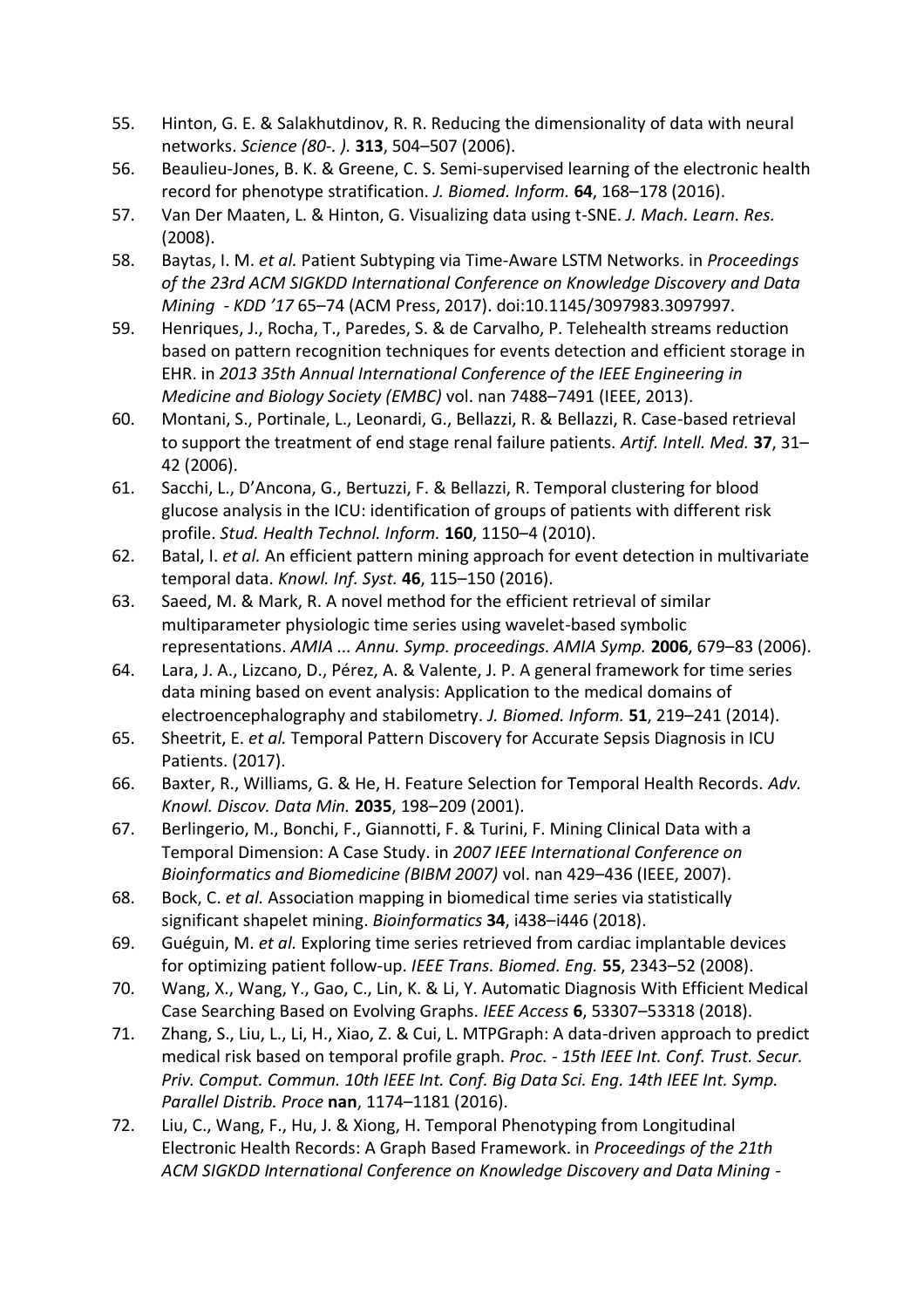*KDD '15* vol. nan 705–714 (ACM Press, 2015).

- 73. Chan, L., Chan, T., Cheng, L. & Mak, W. Machine learning of patient similarity: A case study on predicting survival in cancer patient after locoregional chemotherapy. in *2010 IEEE International Conference on Bioinformatics and Biomedicine Workshops (BIBMW)* 467–470 (IEEE, 2010). doi:10.1109/BIBMW.2010.5703846.
- 74. Gottlieb, A., Stein, G. Y., Ruppin, E., Altman, R. B. & Sharan, R. A method for inferring medical diagnoses from patient similarities. *BMC Med.* **11**, 194 (2013).
- 75. Wang, Y., Tian, Y., Tian, L.-L., Qian, Y.-M. & Li, J.-S. An Electronic Medical Record System with Treatment Recommendations Based on Patient Similarity. *J. Med. Syst.* **39**, 55 (2015).
- 76. Sun, L., Liu, C., Guo, C., Xiong, H. & Xie, Y. Data-driven Automatic Treatment Regimen Development and Recommendation. *Proc. 22nd ACM SIGKDD Int. Conf. Knowl. Discov. Data Min. - KDD '16* **nan**, 1865–1874 (2016).
- 77. Zhang, J., Huang, J. X., Guo, J. & Xu, W. Promoting electronic health record search through a time-aware approach. in *2013 IEEE International Conference on Bioinformatics and Biomedicine* vol. nan 593–596 (IEEE, 2013).
- 78. Lee, J., Maslove, D. M. & Dubin, J. A. Personalized Mortality Prediction Driven by Electronic Medical Data and a Patient Similarity Metric. *PLoS One* **10**, e0127428 (2015).
- 79. Garcelon, N. *et al.* Finding patients using similarity measures in a rare diseasesoriented clinical data warehouse: Dr. Warehouse and the needle in the needle stack. *J. Biomed. Inform.* **73**, 51–61 (2017).
- 80. Kim, Y. B., O'Reilly, U.-M., O'Reilly, Y. B. K. U., Kim, Y. B. & O'Reilly, U.-M. Large-scale physiological waveform retrieval via locality-sensitive hashing. in *2015 37th Annual International Conference of the IEEE Engineering in Medicine and Biology Society (EMBC)* vol. nan 5829–5833 (IEEE, 2015).
- 81. Hielscher, T., Völzke, H., Papapetrou, P. & Spiliopoulou, M. Discovering, selecting and exploiting feature sequence records of study participants for the classification of epidemiological data on hepatic steatosis. in *Proceedings of the 33rd Annual ACM Symposium on Applied Computing - SAC '18* vol. nan 6–13 (ACM Press, 2018).
- 82. Hielscher, T., Spiliopoulou, M., Volzke, H. & Kuhn, J.-P. Using Participant Similarity for the Classification of Epidemiological Data on Hepatic Steatosis. in *2014 IEEE 27th International Symposium on Computer-Based Medical Systems* vol. nan 1–7 (IEEE, 2014).
- 83. Sha, Y., Venugopalan, J. & Wang, M. D. A Novel Temporal Similarity Measure for Patients Based on Irregularly Measured Data in Electronic Health Records. in *Proceedings of the 7th ACM International Conference on Bioinformatics, Computational Biology, and Health Informatics - BCB '16* vol. nan 337–344 (ACM Press, 2016).
- 84. Syed, H. & Das, A. K. Temporal Needleman-Wunsch. in *2015 IEEE International Conference on Data Science and Advanced Analytics (DSAA)* 1–9 (IEEE, 2015). doi:10.1109/DSAA.2015.7344785.
- 85. Hajihashemi, Z. & Popescu, M. Detection of abnormal sensor patterns in eldercare. in *2013 E-Health and Bioengineering Conference (EHB)* vol. nan 1–4 (IEEE, 2013).
- 86. Hajihashemi, Z. & Popescu, M. A Multidimensional Time-Series Similarity Measure With Applications to Eldercare Monitoring. *IEEE J. Biomed. Heal. Informatics* **20**, 953– 962 (2016).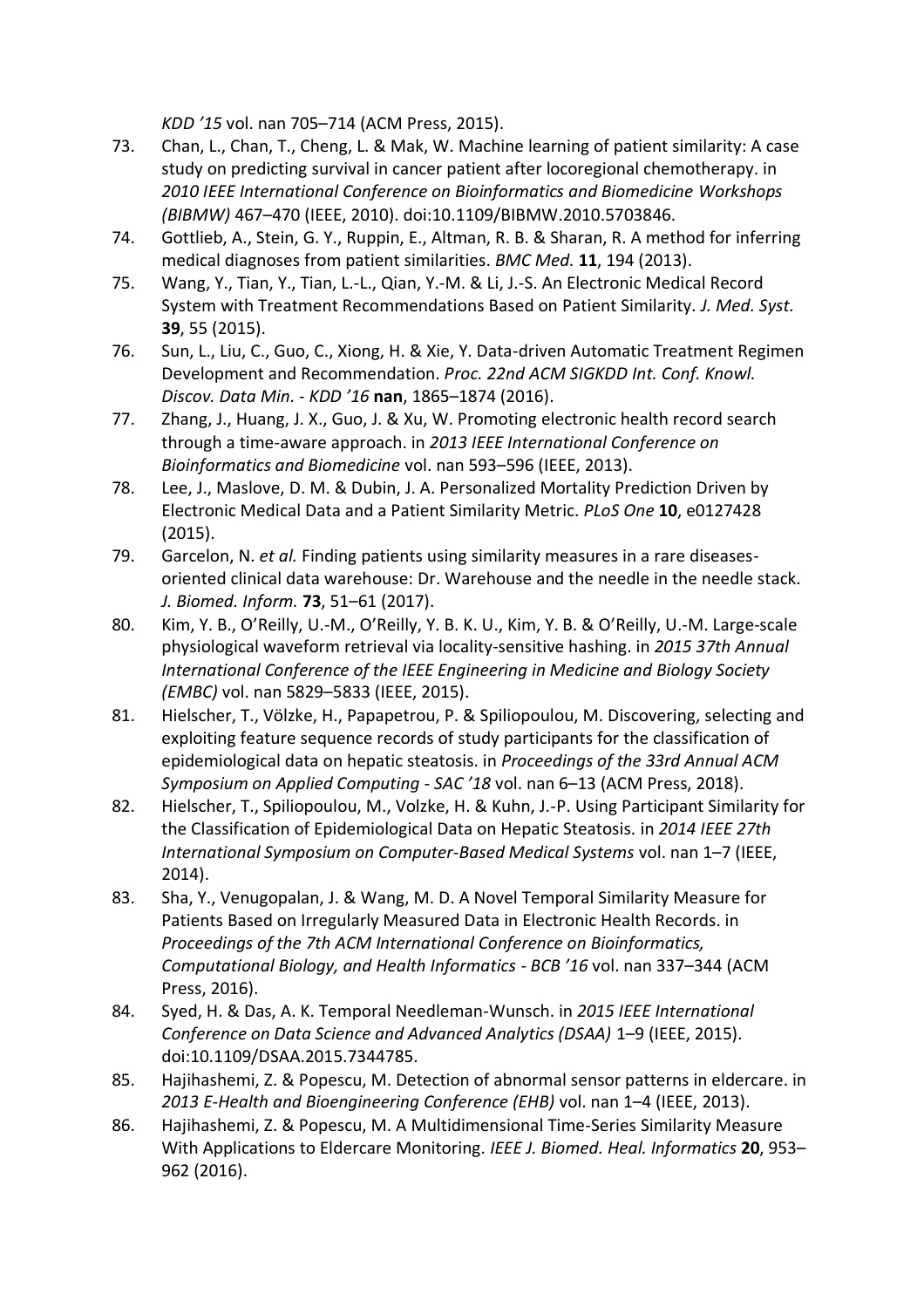- 87. Zhang, J., Xu, W., Guo, J. & Gao, S. A temporal model in Electronic Health Record search. *Knowledge-Based Syst.* **126**, 56–67 (2017).
- 88. Zhang, J., Xu, W. & Guo, J. A time-aware approach for boosting medical records search. in *2016 Digital Media Industry & Academic Forum (DMIAF)* vol. nan 99–102 (IEEE, 2016).
- 89. Aronson, A. R. & Lang, F. M. An overview of MetaMap: Historical perspective and recent advances. *J. Am. Med. Informatics Assoc.* **17**, 229–236 (2010).
- 90. Tsevas, S. & Iakovidis, D. K. Dynamic time warping fusion for the retrieval of similar patient cases represented by multimodal time-series medical data. in *Proceedings of the 10th IEEE International Conference on Information Technology and Applications in Biomedicine* vol. nan 1–4 (IEEE, 2010).
- 91. Salgado, C. M., Ferreira, M. C. & Vieira, S. M. Mixed Fuzzy Clustering for Misaligned Time Series. *IEEE Trans. Fuzzy Syst.* **25**, 1777–1794 (2017).
- 92. Goyal, D., Syed, Z. & Wiens, J. Clinically Meaningful Comparisons Over Time: An Approach to Measuring Patient Similarity based on Subsequence Alignment. (2018).
- 93. Hoogendoorn, M. *et al.* Prediction using patient comparison vs. modeling: A case study for mortality prediction. in *2016 38th Annual International Conference of the IEEE Engineering in Medicine and Biology Society (EMBC)* vol. nan 2464–2467 (IEEE, 2016).
- 94. Sun, J., Wang, F., Hu, J. & Edabollahi, S. Supervised patient similarity measure of heterogeneous patient records. *ACM SIGKDD Explor. Newsl.* **14**, 16 (2012).
- 95. Wang, F., Sun, J. & Ebadollahi, S. Integrating distance metrics learned from multiple experts and its application in patient similarity assessment. *Proc. 11th SIAM Int. Conf. Data Mining, SDM 2011* 59–70 (2011) doi:10.1137/1.9781611972818.6.
- 96. Ebadollahi, S. *et al.* Predicting Patient's Trajectory of Physiological Data using Temporal Trends in Similar Patients: A System for Near-Term Prognostics. *AMIA ... Annu. Symp. proceedings. AMIA Symp.* **2010**, 192–6 (2010).
- 97. Zhan, M., Cao, S., Qian, B., Chang, S. & Wei, J. Low-rank sparse feature selection for patient similarity learning. *Proc. - IEEE Int. Conf. Data Mining, ICDM* 1335–1340 (2017) doi:10.1109/ICDM.2016.93.
- 98. Wang, F., Hu, J. & Sun, J. Medical prognosis based on patient similarity and expert feedback. in *Proceedings - International Conference on Pattern Recognition* (2012).
- 99. Ng, K., Sun, J., Hu, J. & Wang, F. Personalized Predictive Modeling and Risk Factor Identification using Patient Similarity. *AMIA Jt. Summits Transl. Sci. proceedings. AMIA Jt. Summits Transl. Sci.* **2015**, 132–6 (2015).
- 100. Zhu, Z. *et al.* Measuring Patient Similarities via a Deep Architecture with Medical Concept Embedding. in *2016 IEEE 16th International Conference on Data Mining (ICDM)* vol. nan 749–758 (IEEE, 2016).
- 101. Suo, Q. *et al.* Deep Patient Similarity Learning for Personalized Healthcare. *IEEE Trans. Nanobioscience* **17**, 219–227 (2018).
- 102. Che, C. *et al.* An RNN architecture with dynamic temporal matching for personalized predictions of Parkinson's disease. *Proc. 17th SIAM Int. Conf. Data Mining, SDM 2017* 198–206 (2017) doi:10.1137/1.9781611974973.23.
- 103. Robert, P. & Escoufier, Y. A Unifying Tool for Linear Multivariate Statistical Methods: The RV- Coefficient. *Appl. Stat.* **25**, 257 (1976).
- 104. Josse, J. & Holmes, S. Measuring multivariate association and beyond. *Stat. Surv.* **10**, 132–167 (2016).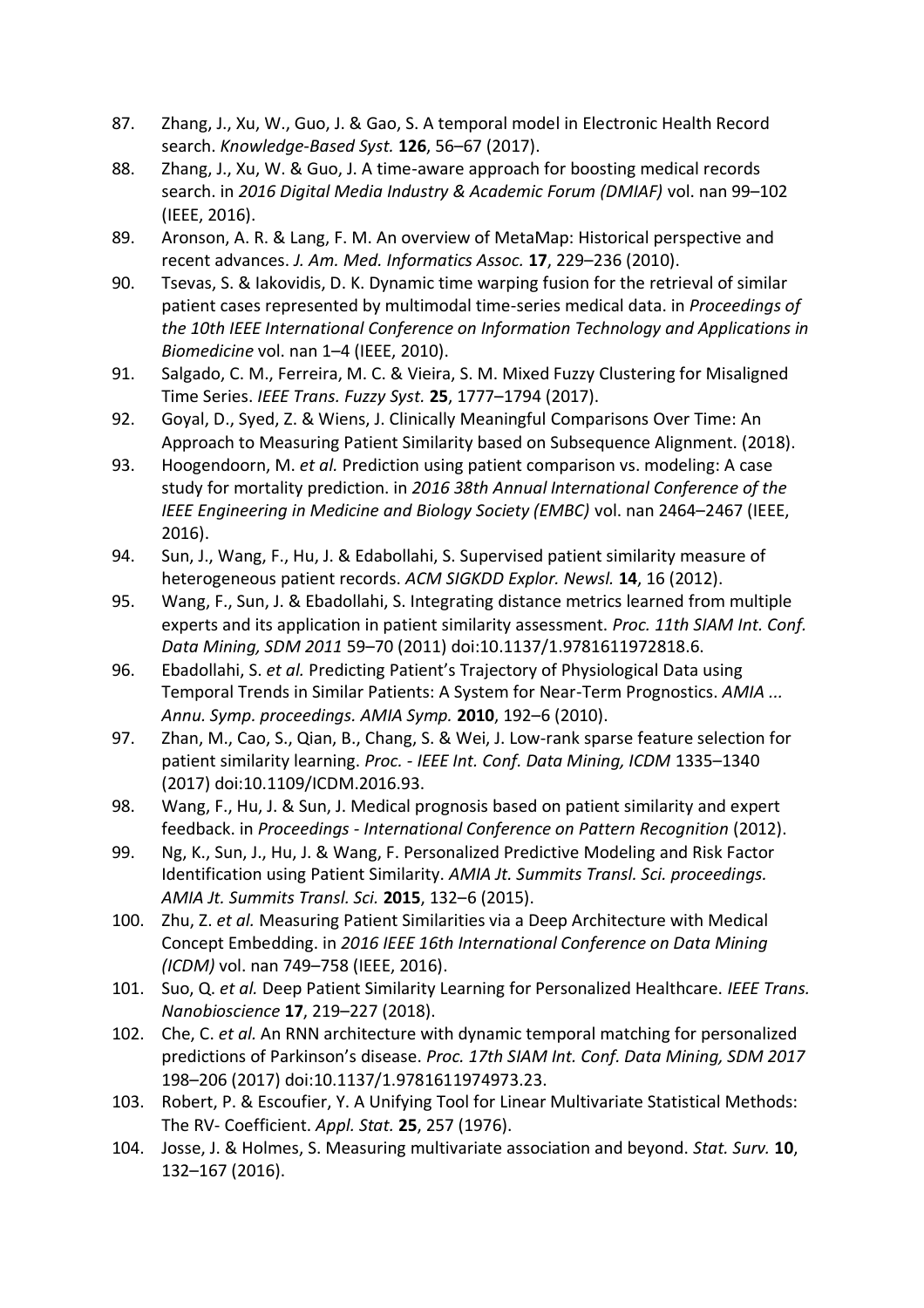- 105. Hirano, S., Xiaoguang Sun & Tsumoto, S. Analysis of time-series medical databases using multiscale structure matching and rough sets-based clustering technique. in *10th IEEE International Conference on Fuzzy Systems. (Cat. No.01CH37297)* vol. 2 1547–1550 (IEEE, 2001).
- 106. Hirano, S. & Tsumoto, S. Mining similar temporal patterns in long time-series data and its application to medicine. in *2002 IEEE International Conference on Data Mining, 2002. Proceedings.* vol. nan 219–226 (IEEE Comput. Soc, 2002).
- 107. Hirano, S. & Tsumoto, S. Multiscale Comparison of Temporal Patterns in Time-Series Medical Databases. *KDD, LNAI 2431* **nan**, 188–199 (2002).
- 108. Hirano, S. & Tsumoto, S. Multiscale analysis of long time-series medical databases. *AMIA ... Annu. Symp. proceedings. AMIA Symp.* 289–93 (2003).
- 109. Tsumoto, S. & Hirano, S. Automated discovery of chronological patterns in long timeseries medical datasets. *Int. J. Intell. Syst.* **20**, 737–757 (2005).
- 110. Hirano, S. & Tsumoto, S. Strucutural Comparison and Cluster Analysis of Time-Series Medical Data. in *2005 IEEE International Conference on Systems, Man and Cybernetics* vol. 2 1506–1511 (IEEE, 2005).
- 111. Hirano, S. & Tsumoto, S. Clustering Time-Series Medical Databases Based on the Improved Multiscale Matching. in *Lecture Notes in Computer Science book series (LNCS, volume 3488)* vol. nan 612–621 (Springer-Verlag, 2005).
- 112. Hirano, S. & Tsumoto, S. Cluster Analysis of Time-Series Medical Data Based on the Trajectory Representation and Multiscale Comparison Techniques. in *Sixth International Conference on Data Mining (ICDM'06)* vol. nan 896–901 (IEEE, 2006).
- 113. Hirano, S. & Tsumoto, S. Grouping Similar Trajectories in Hospital Labo ratory Data. in *2007 IEEE/ICME International Conference on Complex Medical Engineering* vol. nan 1933–1939 (IEEE, 2007).
- 114. Hira, S. & Tsumoto, S. Identifying Exacerbating Cases in Chronic Diseases Based on the Cluster Analysis of Trajectory Data on Laboratory Examinations. in *Seventh IEEE International Conference on Data Mining Workshops (ICDMW 2007)* vol. nan 151–156 (IEEE, 2007).
- 115. Tsumoto, S. & Hirano, S. Mining Trajectories of Laboratory Data using Multiscale Matching and Clustering. in *2008 21st IEEE International Symposium on Computer-Based Medical Systems* vol. nan 626–631 (IEEE, 2008).
- 116. Hirano, S. & Tsumoto, S. Curvature Maxima-based Trajectories Mining. in *2010 IEEE International Conference on Data Mining Workshops* vol. nan 257–264 (IEEE, 2010).
- 117. Chao, G., Mao, C., Wang, F., Zhao, Y. & Luo, Y. Supervised Nonnegative Matrix Factorization to Predict ICU Mortality Risk. (2018) doi:arXiv:1809.10680v2.
- 118. Wang, F., Lee, N., Hu, J., Sun, J. & Ebadollahi, S. Towards heterogeneous temporal clinical event pattern discovery. in *Proceedings of the 18th ACM SIGKDD international conference on Knowledge discovery and data mining - KDD '12* 453 (ACM Press, 2012). doi:10.1145/2339530.2339605.
- 119. Wang, F. *et al.* A Framework for Mining Signatures from Event Sequences and Its Applications in Healthcare Data. *IEEE Trans. Pattern Anal. Mach. Intell.* **35**, 272–285 (2013).
- 120. Titus, A., Faill, R. & Das, A. Automatic Identification of Co-Occuring Patient Events. in *Proceedings of the 7th ACM International Conference on Bioinformatics, Computational Biology, and Health Informatics - BCB '16* vol. nan 579–586 (ACM Press, 2016).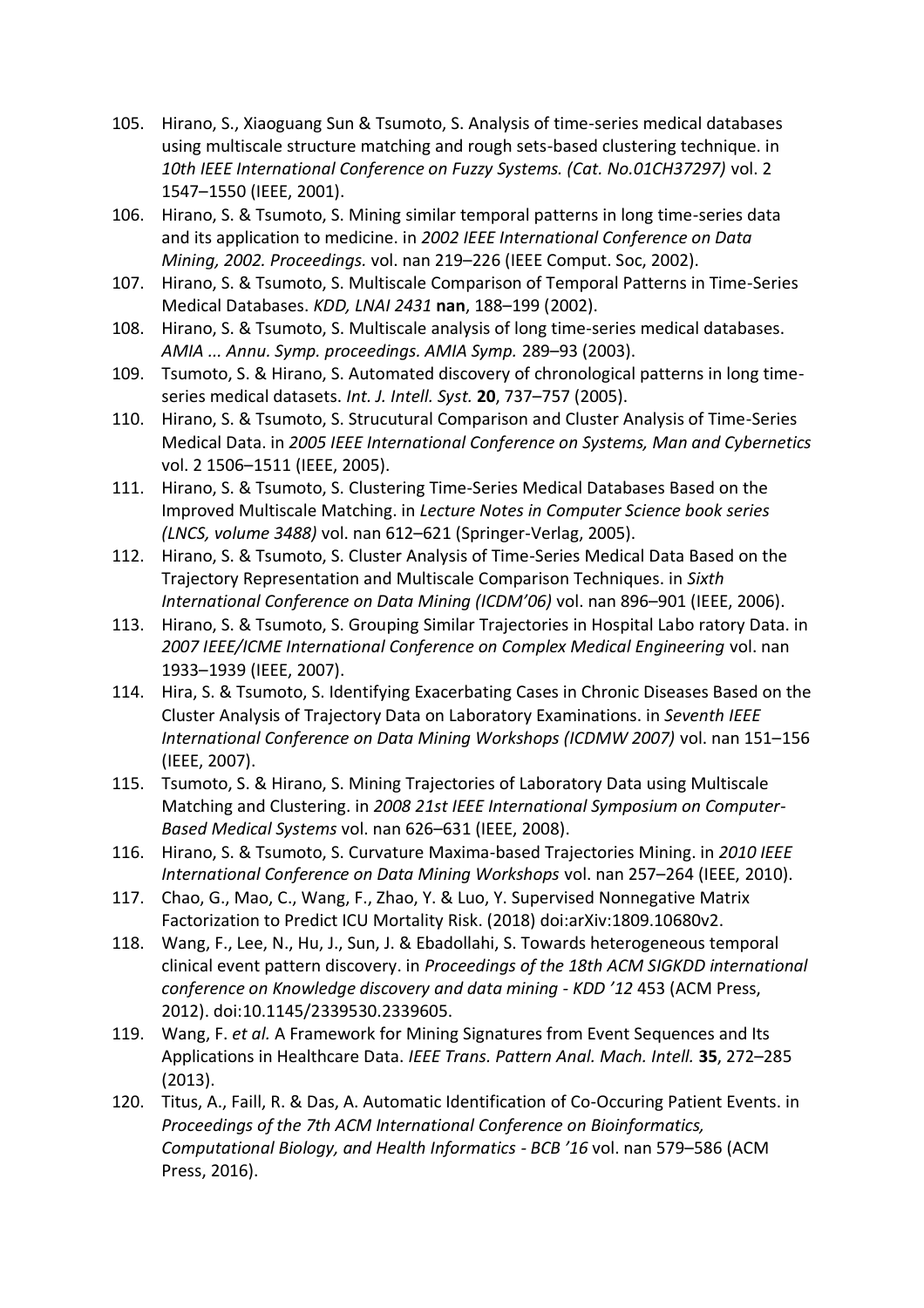- 121. Liu, J., Brodley, C. E., Healy, B. C. & Chitnis, T. Removing confounding factors via constraint-based clustering: An application to finding homogeneous groups of multiple sclerosis patients. *Artif. Intell. Med.* **65**, 79–88 (2015).
- 122. Sarkar, M. Measures of ruggedness using fuzzy-rough sets and fractals: applications in medical time series. in *2001 IEEE International Conference on Systems, Man and Cybernetics. e-Systems and e-Man for Cybernetics in Cyberspace (Cat.No.01CH37236)* vol. 3 1514–1519 (IEEE, 2002).
- 123. Pimentel, M. A. F., Clifton, D. A., Clifton, L., Watkinson, P. J. & Tarassenko, L. Modelling physiological deterioration in post-operative patient vital-sign data. *Med. Biol. Eng. Comput.* **51**, 869–77 (2013).
- 124. Li, X., Liu, H., Mei, J., Yu, Y. & Xie, G. Mining Temporal and Data Constraints Associated with Outcomes for Care Pathways. *Stud. Health Technol. Inform.* **216**, 711–715 (2015).
- 125. Combi, C., Mantovani, M. & Sala, P. Discovering Quantitative Temporal Functional Dependencies on Clinical Data. in *2017 IEEE International Conference on Healthcare Informatics (ICHI)* vol. nan 248–257 (IEEE, 2017).
- 126. Afshar, A. *et al.* COPA: Constrained PARAFAC2 for Sparse & Large Datasets. (2018) doi:arXiv:1803.04572v2.
- 127. Haimowitz, I. J., Le, P. P. & Kohane, I. S. Clinical monitoring using regression-based trend templates. *Artif. Intell. Med.* **7**, 473–496 (1995).
- 128. Galagali, N. & Xu-Wilson, M. Patient Subtyping with Disease Progression and Irregular Observation Trajectories. (2018).
- 129. Huang, Z., Dong, W., Wang, F. & Duan, H. Medical Inpatient Journey Modeling and Clustering: A Bayesian Hidden Markov Model Based Approach. *AMIA ... Annu. Symp. proceedings. AMIA Symp.* **2015**, 649–58 (2015).
- 130. Goodwin, T. & Harabiu, S. M. A Predictive Chronological Model of Multiple Clinical Observations. in *2015 International Conference on Healthcare Informatics* vol. nan 253–262 (IEEE, 2015).
- 131. Li, X. *et al.* Automatic variance analysis of multistage care pathways. *Stud. Health Technol. Inform.* **205**, 715–719 (2014).
- 132. Zhang, Y. & Padman, R. Innovations in chronic care delivery using data-driven clinical pathways. *Am. J. Manag. Care* **21**, e661-8 (2015).
- 133. Lehman, L. H. *et al.* Tracking progression of patient state of health in critical care using inferred shared dynamics in physiological time series. in *2013 35th Annual International Conference of the IEEE Engineering in Medicine and Biology Society (EMBC)* vol. nan 7072–7075 (IEEE, 2013).
- 134. Lehman, L. H., Nemati, S., Moody, G. B., Heldti, T. & Mark, R. G. Uncovering Clinical Significance of Vital Sign Dynamics in Critical Care. in *Computing in cardiology* vol. 41 1141–1144 (2014).
- 135. James, G. Principal component models for sparse functional data. *Biometrika* **87**, 587–602 (2000).
- 136. Hoffman, M. D. *et al. Stochastic Variational Inference*. *Journal of Machine Learning Research* vol. 14 (2013).
- 137. Zeldow, B., Flory, J., Stephens-Shields, A., Raebel, M. & Roy, J. Outcome identification in electronic health records using predictions from an enriched Dirichlet process mixture. (2018).
- 138. Alaa, A. M., Yoon, J., Hu, S. & van der Schaar, M. Personalized Risk Scoring for Critical